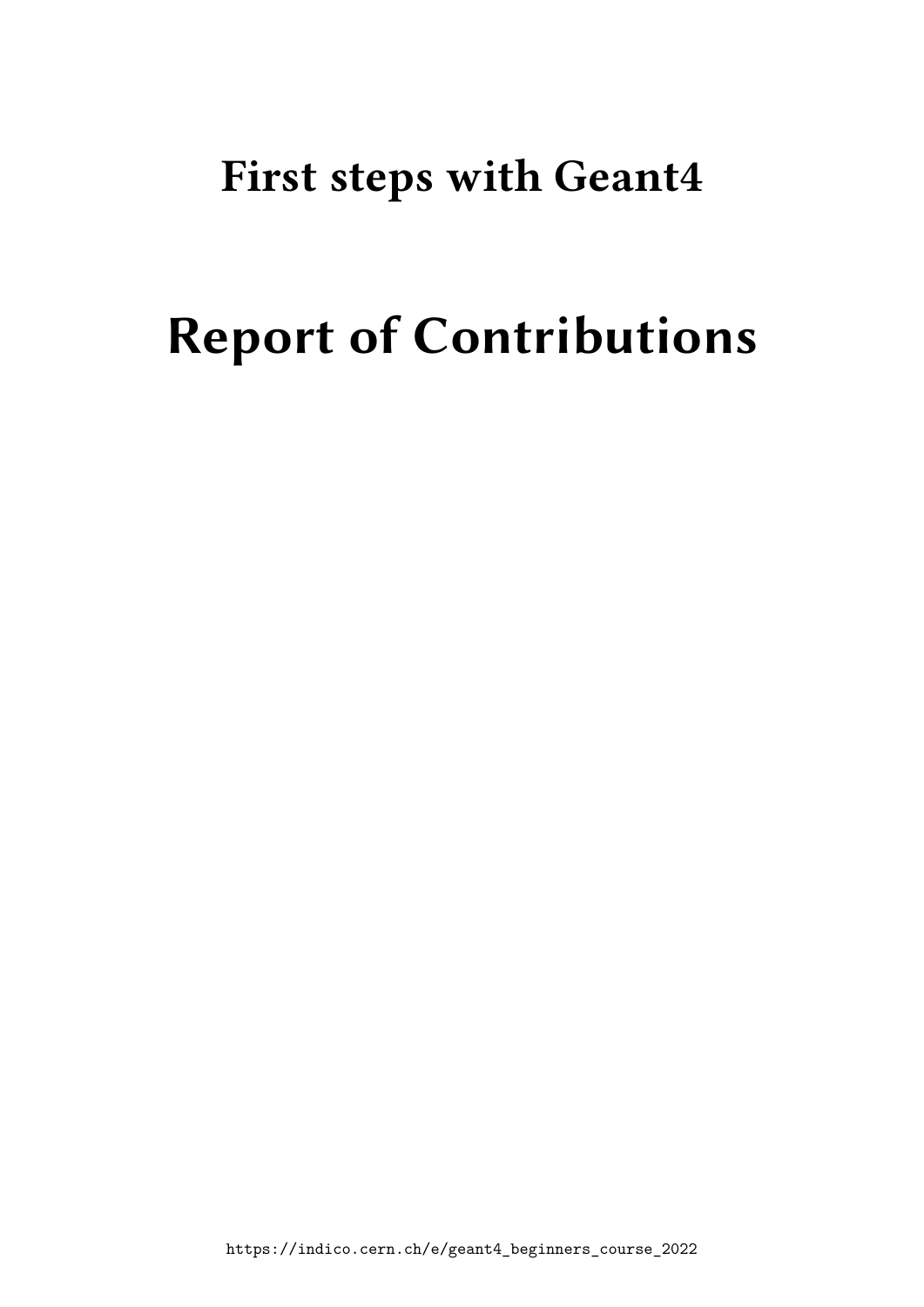First steps with G ... / Report of Contributions Welcome - Introduction

Contribution ID: 24 Type: **not specified** 

#### **Welcome - Introduction**

How the course will proceed

Technical aspects – using Zoom breakout rooms to interact with lecturers during hands-on session

Interacting via Mattermost for questions 'online'

Exercise follow up

**Presenter:** APOSTOLAKIS, John (CERN)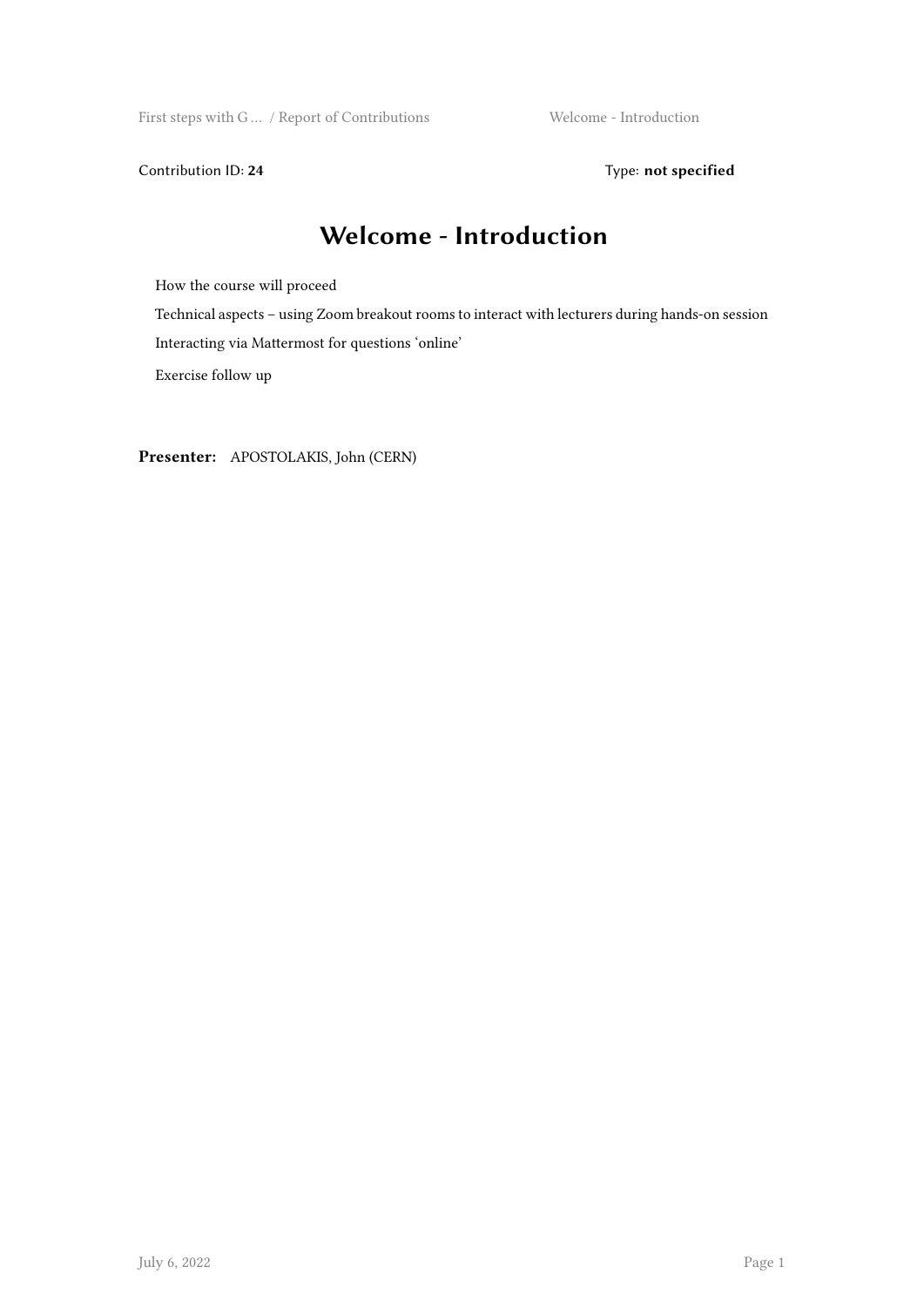First steps with G ... / Report of Contributions What is Geant4 ?

Contribution ID: 25 Type: **not specified** 

#### **What is Geant4 ?**

The toolkit / library 'nature' of Geant4 and how differ from radiation transport tools ?

Is there is no Geant4 'executable' ? If not, why ? Variety of existing Geant4-based application / tools. How do you use Geant4 ?

**Presenter:** APOSTOLAKIS, John (CERN)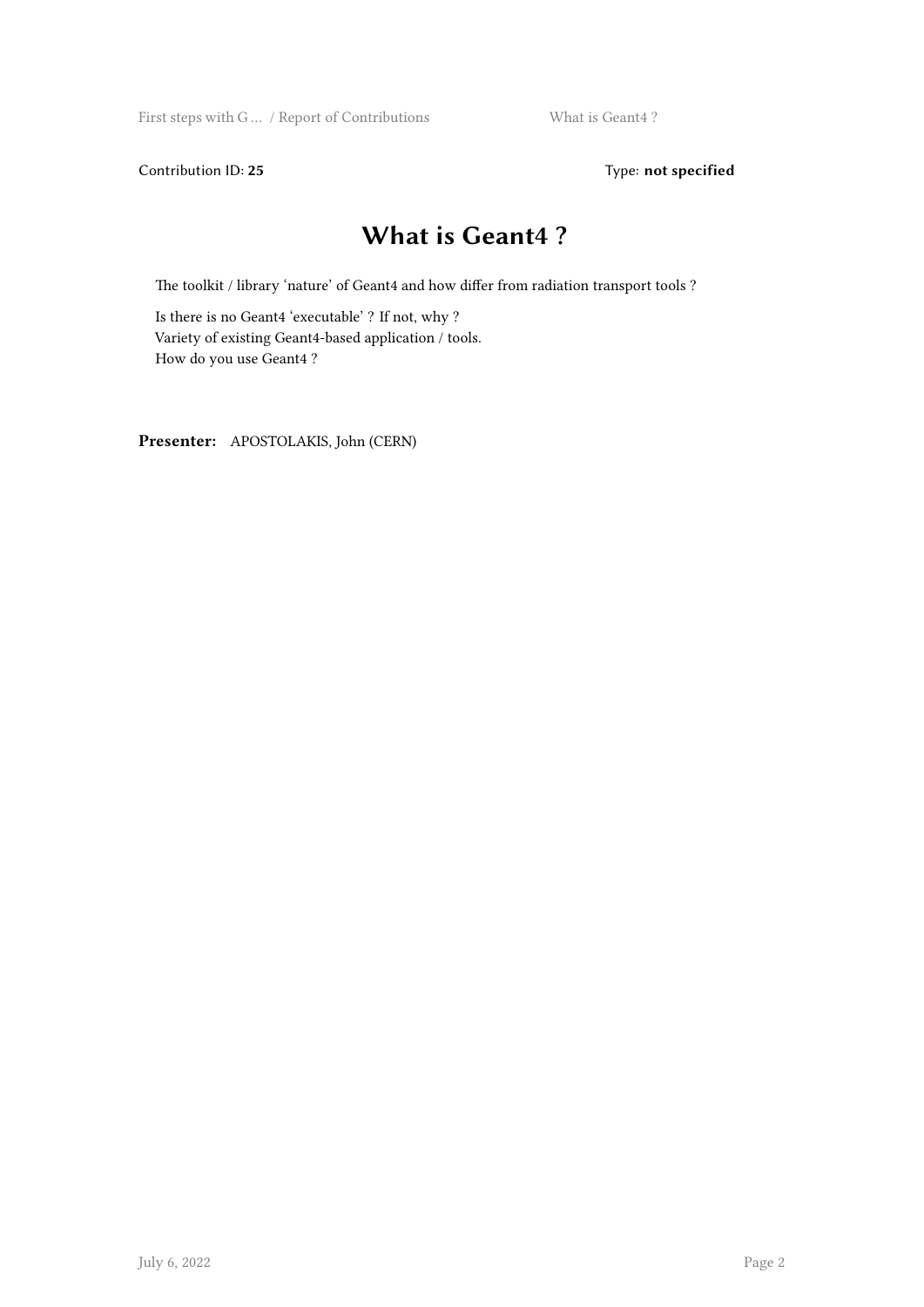First steps with G … / Report of Contributions Describing your detector - Concepts

Contribution ID: 26 Type: **not specified** 

### **Describing your detector - Concepts**

**Presenter:** COSMO, Gabriele (CERN)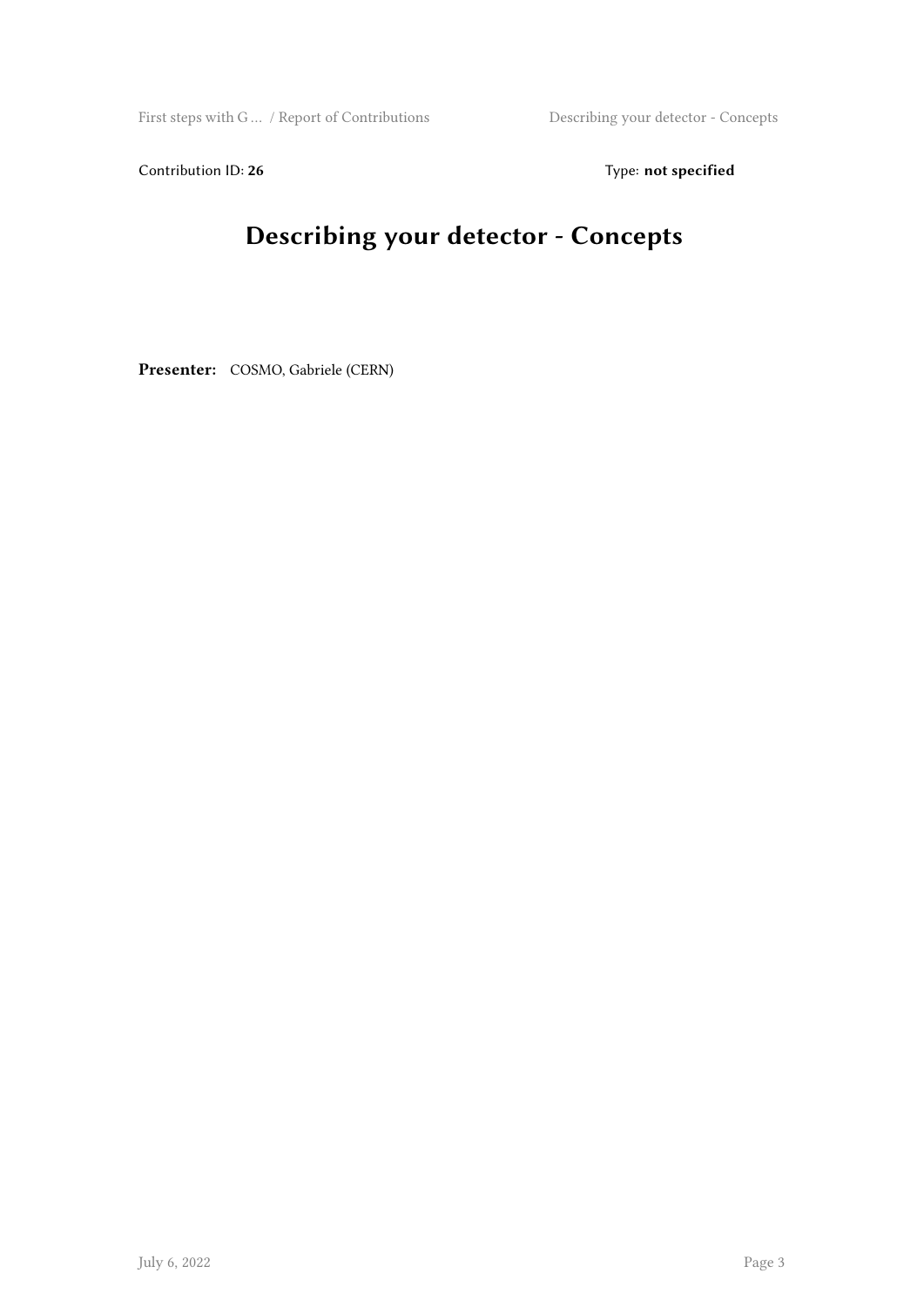First steps with G ... / Report of Contributions Introduction

Contribution ID: 27 Type: **not specified** 

#### **Introduction**

*Monday, May 9, 2022 2:00 PM (2 hours)*

- scope and goal of this course
- a short introduction to Geant4
- introduction of some important Geant4 concepts such as run, event, track, etc.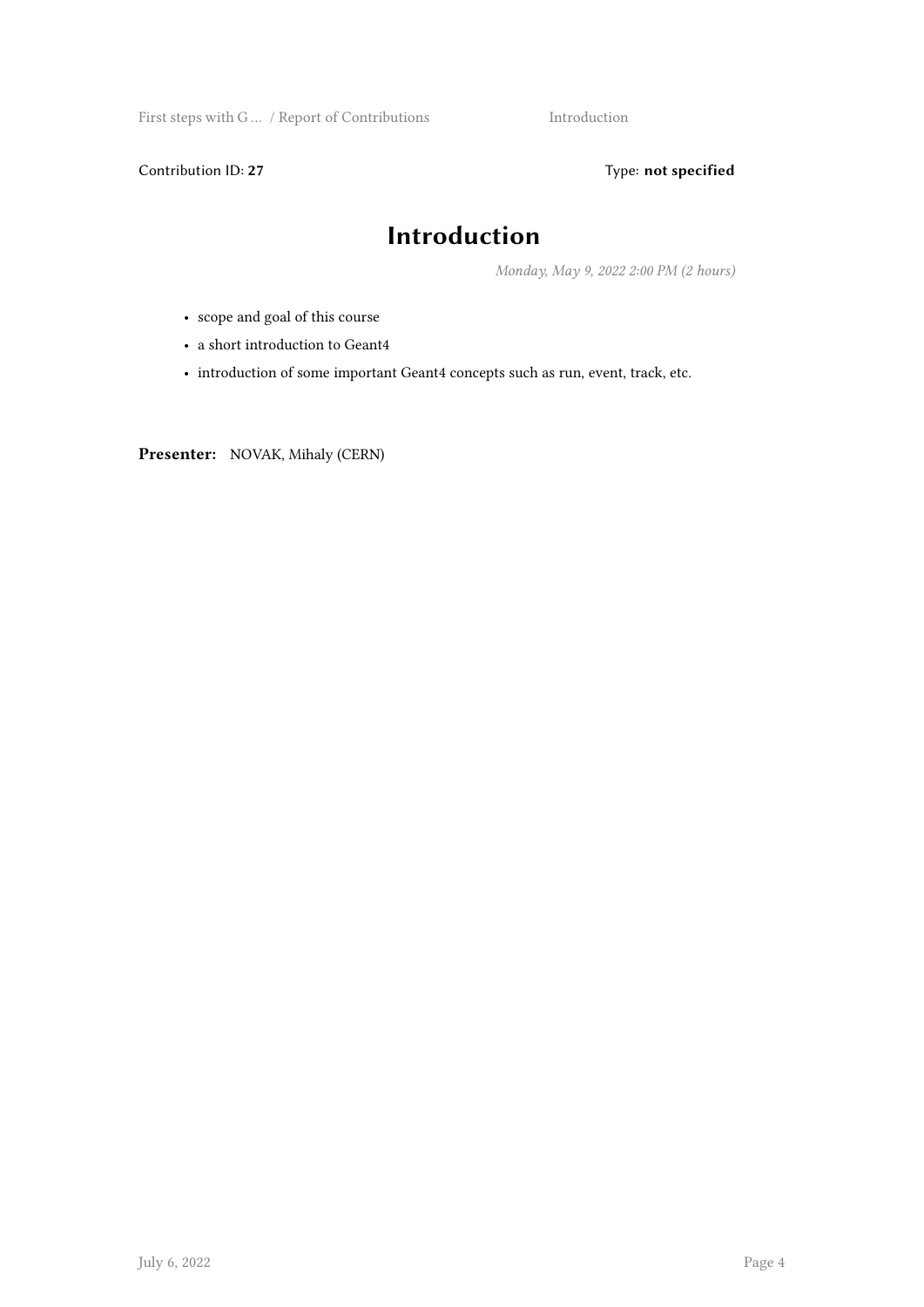First steps with G … / Report of Contributions Hands-on: Examine parts of a first …

Contribution ID: 28 Type: **not specified** 

### **Hands-on: Examine parts of a first example**

**Presenters:** COSMO, Gabriele (CERN); APOSTOLAKIS, John (CERN)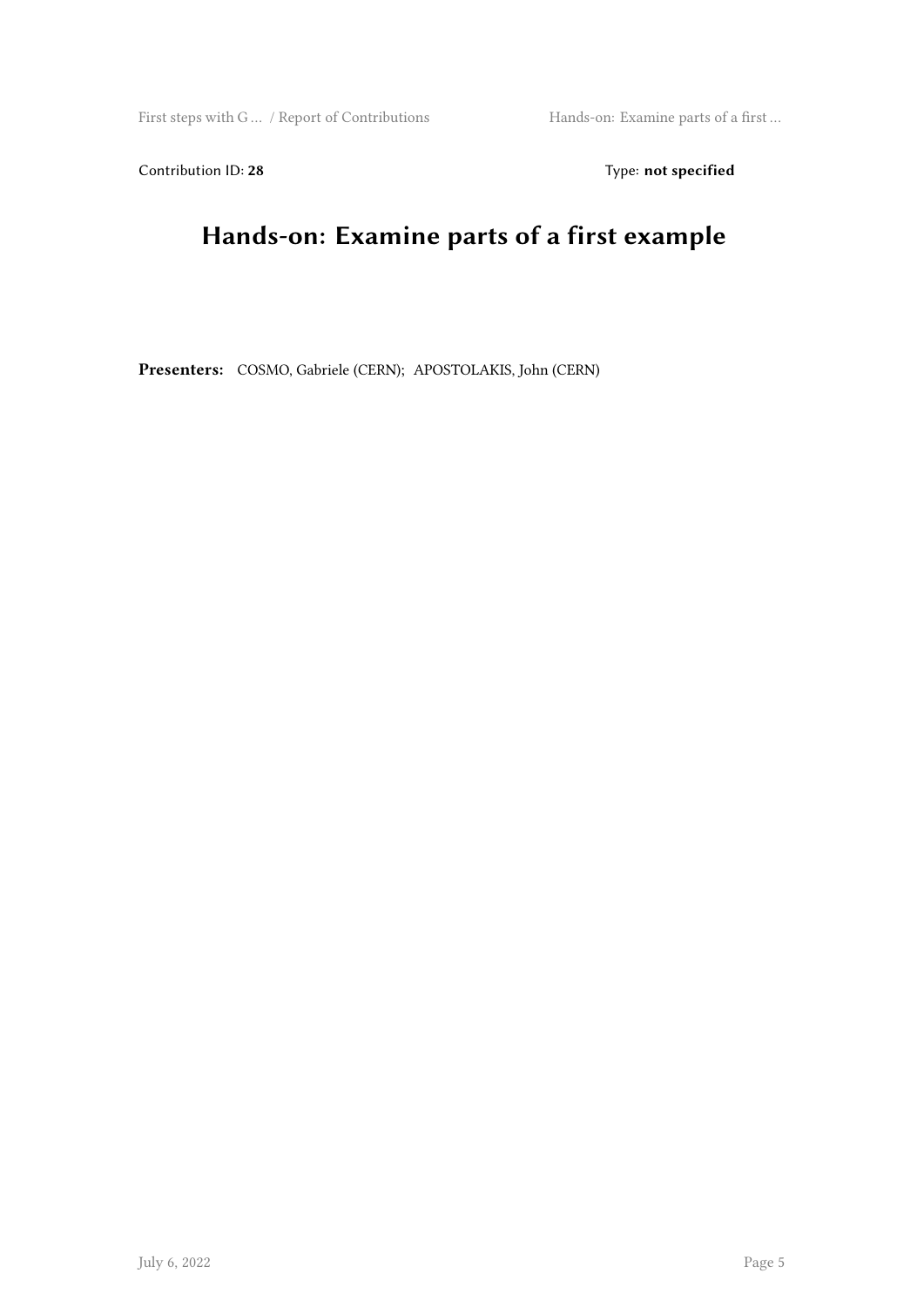First steps with G … / Report of Contributions Hands on: Adding volumes to the …

Contribution ID: 29 Type: **not specified** 

### **Hands on: Adding volumes to the world**

**Presenters:** COSMO, Gabriele (CERN); APOSTOLAKIS, John (CERN)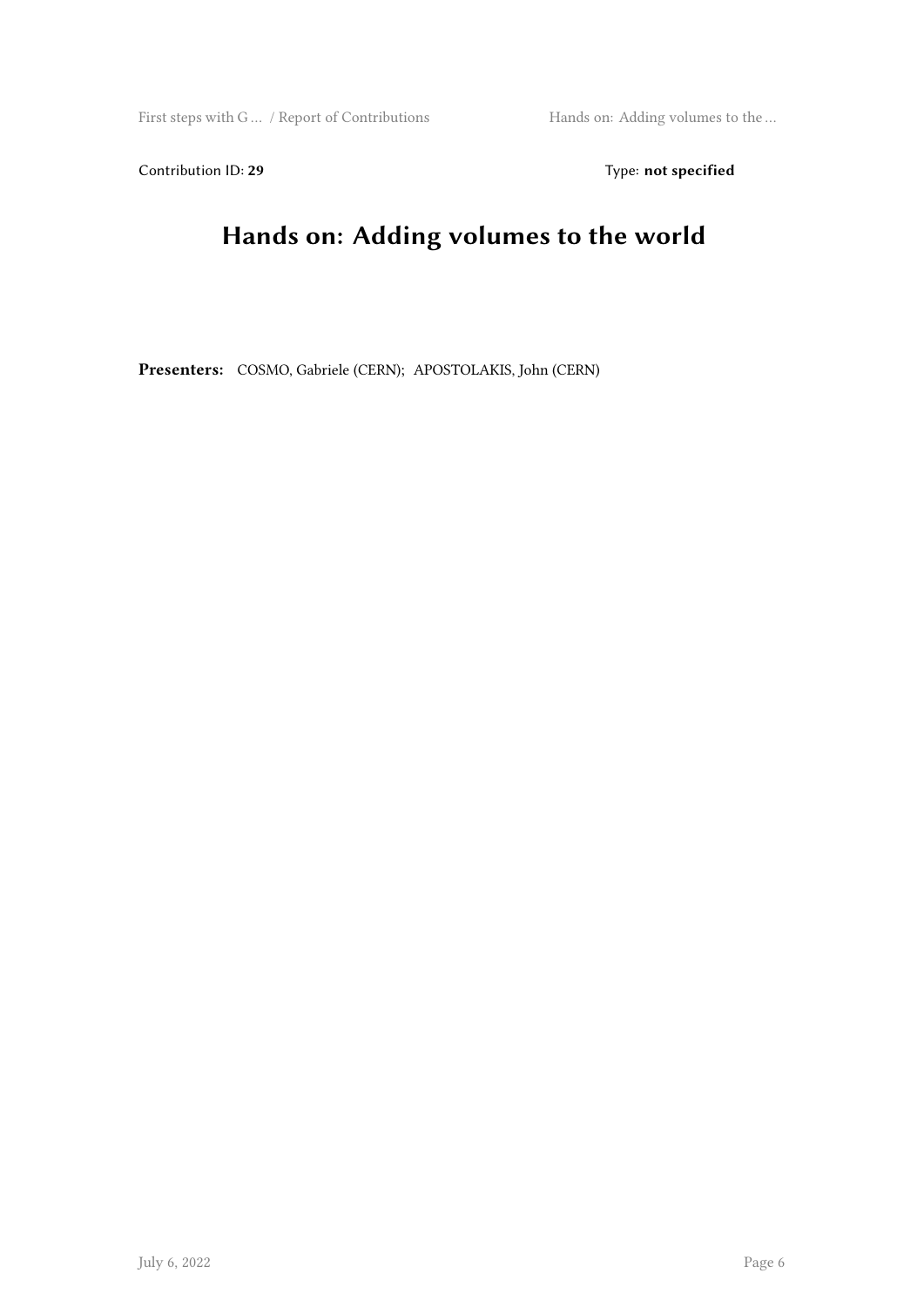Contribution ID: 30 Type: **not specified** 

### **Questions & Answers plus Homework**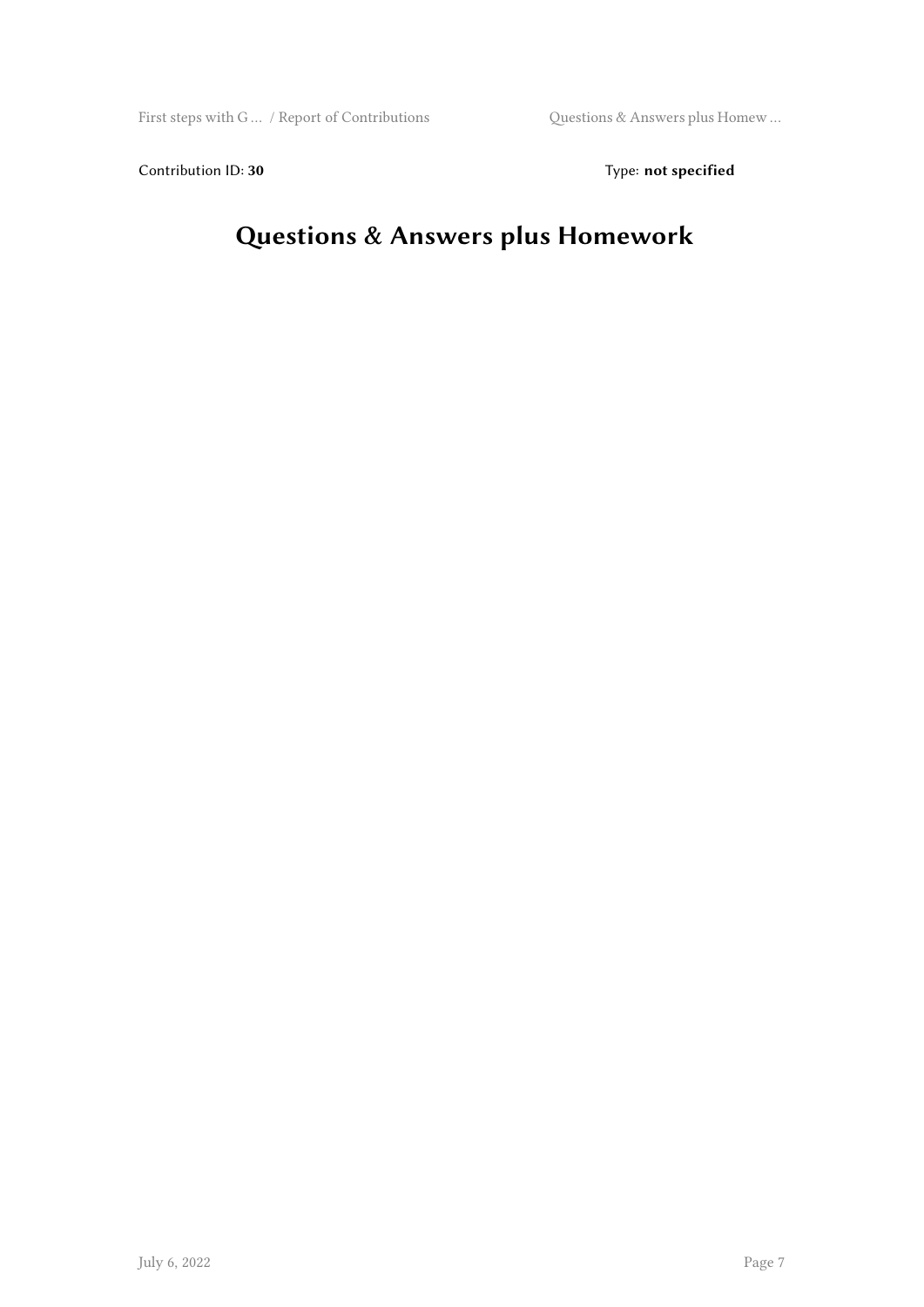First steps with G ... / Report of Contributions Detector Description

Contribution ID: 31 Type: **not specified** 

#### **Detector Description**

*Tuesday, May 10, 2022 2:00 PM (2 hours)*

- introduction of the G4VUserDetectorConstruction interface
- introduction to the Geant4 geometry description
- introduction to the Geant4 material description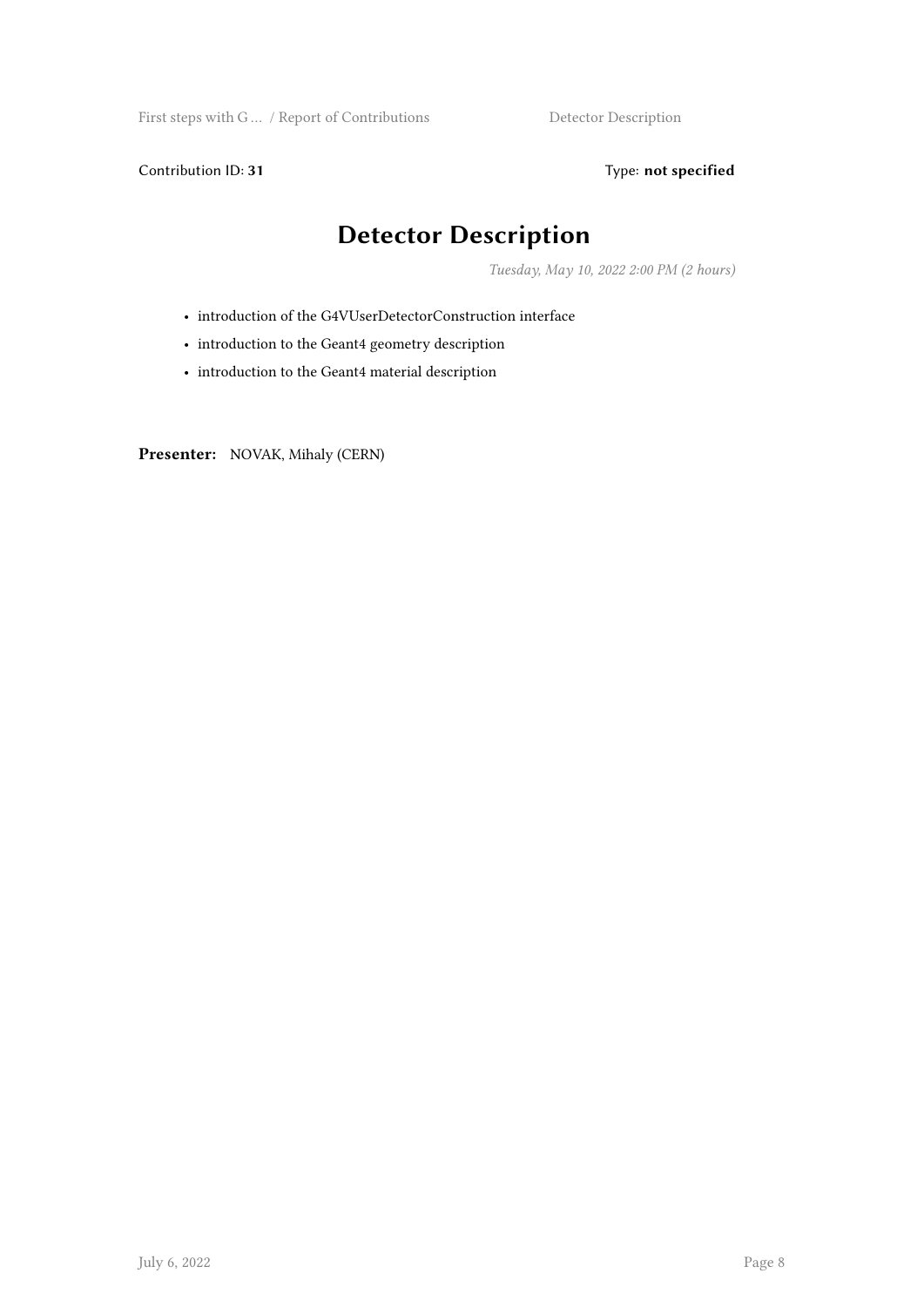First steps with G … / Report of Contributions Visualisation - lecture & hands-on

Contribution ID: 32 Type: **not specified** 

### **Visualisation - lecture & hands-on**

• Visualise your detector geometry

Brief overview and hands-on exercises

**Presenters:** APOSTOLAKIS, John (CERN); NOVAK, Mihaly (CERN)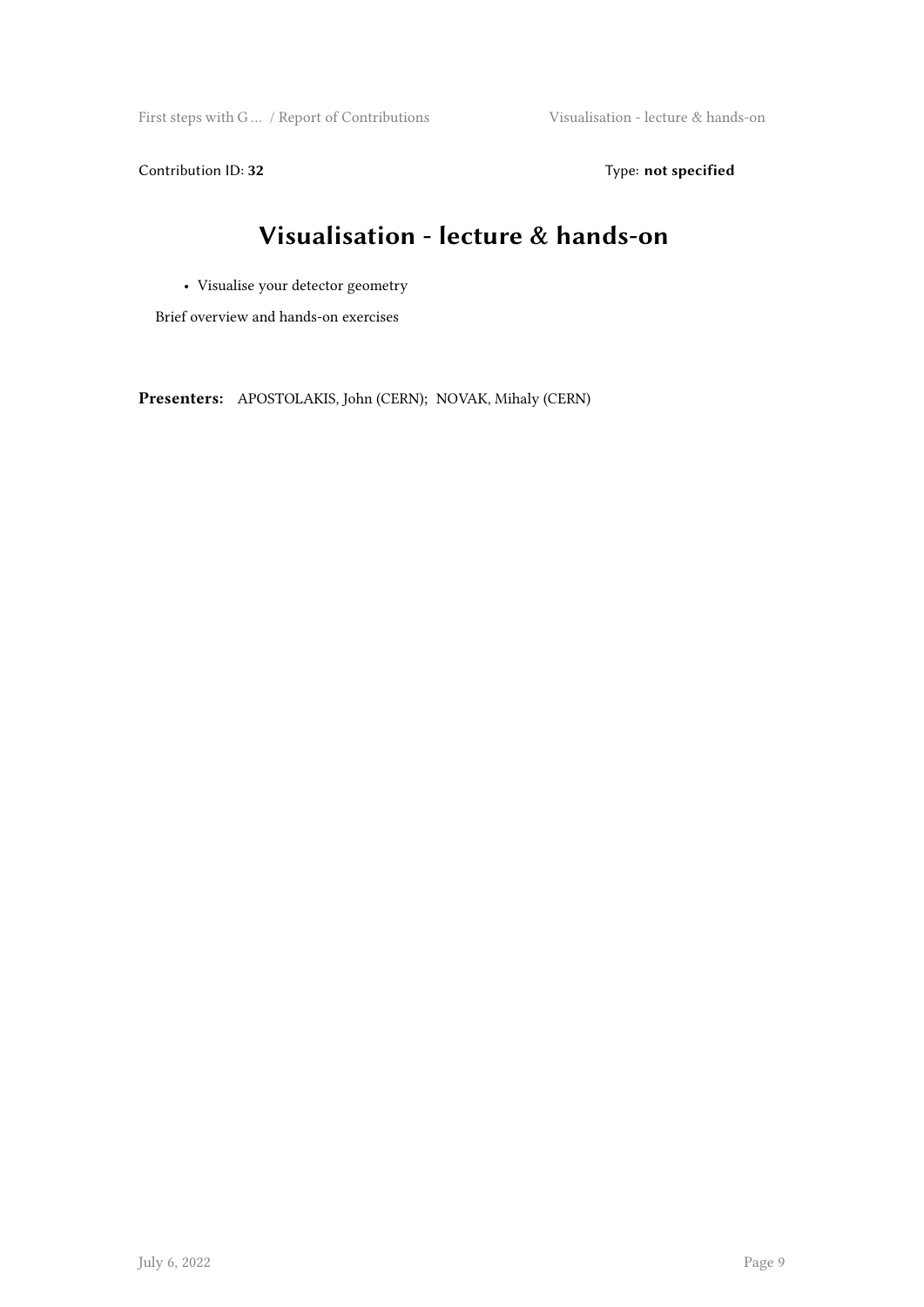Contribution ID: 33 Type: **not specified** 

#### **Implementation of the Detector-Construction of our application**

*Tuesday, May 10, 2022 4:15 PM (1h 45m)*

• we will develop the main of our application then we start to implement the mandatory components, first the DetectorConstruction, i.e. the detector geometry and material description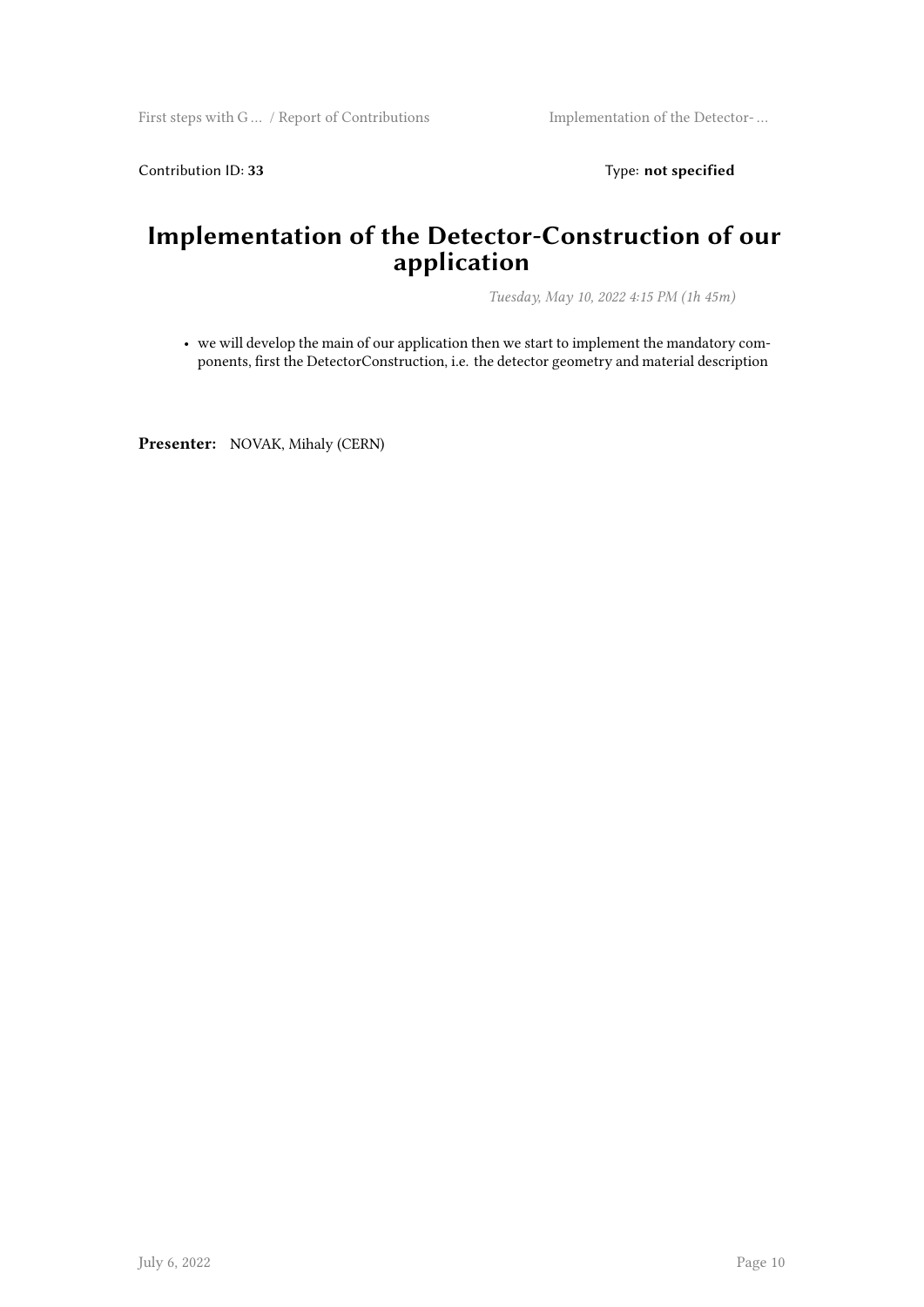First steps with G … / Report of Contributions Generation of primaries - lecture  $\&$  …

Contribution ID: 34 Type: **not specified** 

### **Generation of primaries - lecture & hands-on**

**Presenter:** IVANTCHENKO, Vladimir (CERN)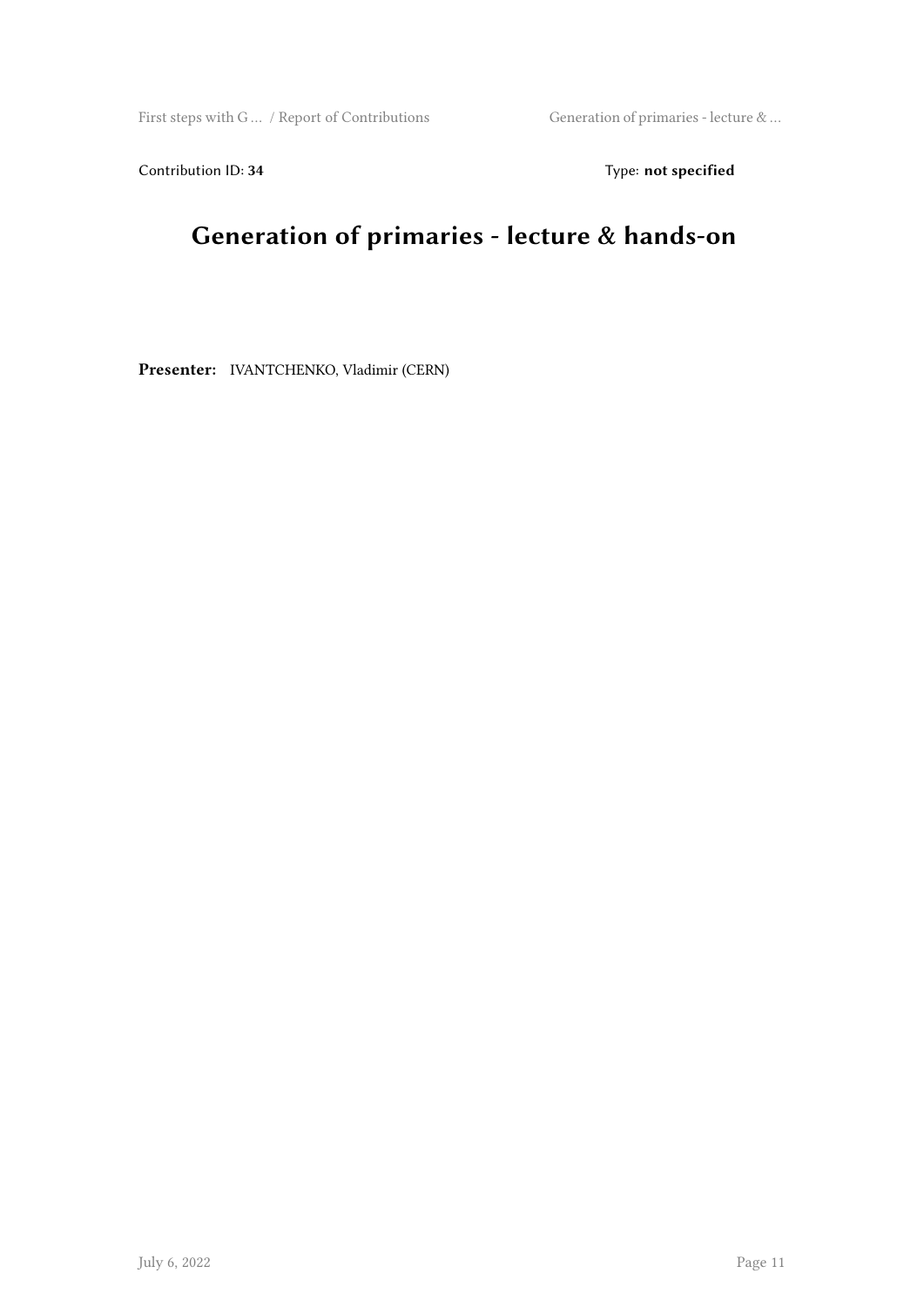First steps with G ... / Report of Contributions Hands on

Contribution ID: 35 Type: **not specified** 

#### **Hands on**

- Finding information in G4Step, G4Track
- Creating Sensitive Detector ProcessHits() method that extract energy deposit
- Alternative method: Built-in scorer

**Presenters:** APOSTOLAKIS, John (CERN); NOVAK, Mihaly (CERN); IVANTCHENKO, Vladimir (CERN)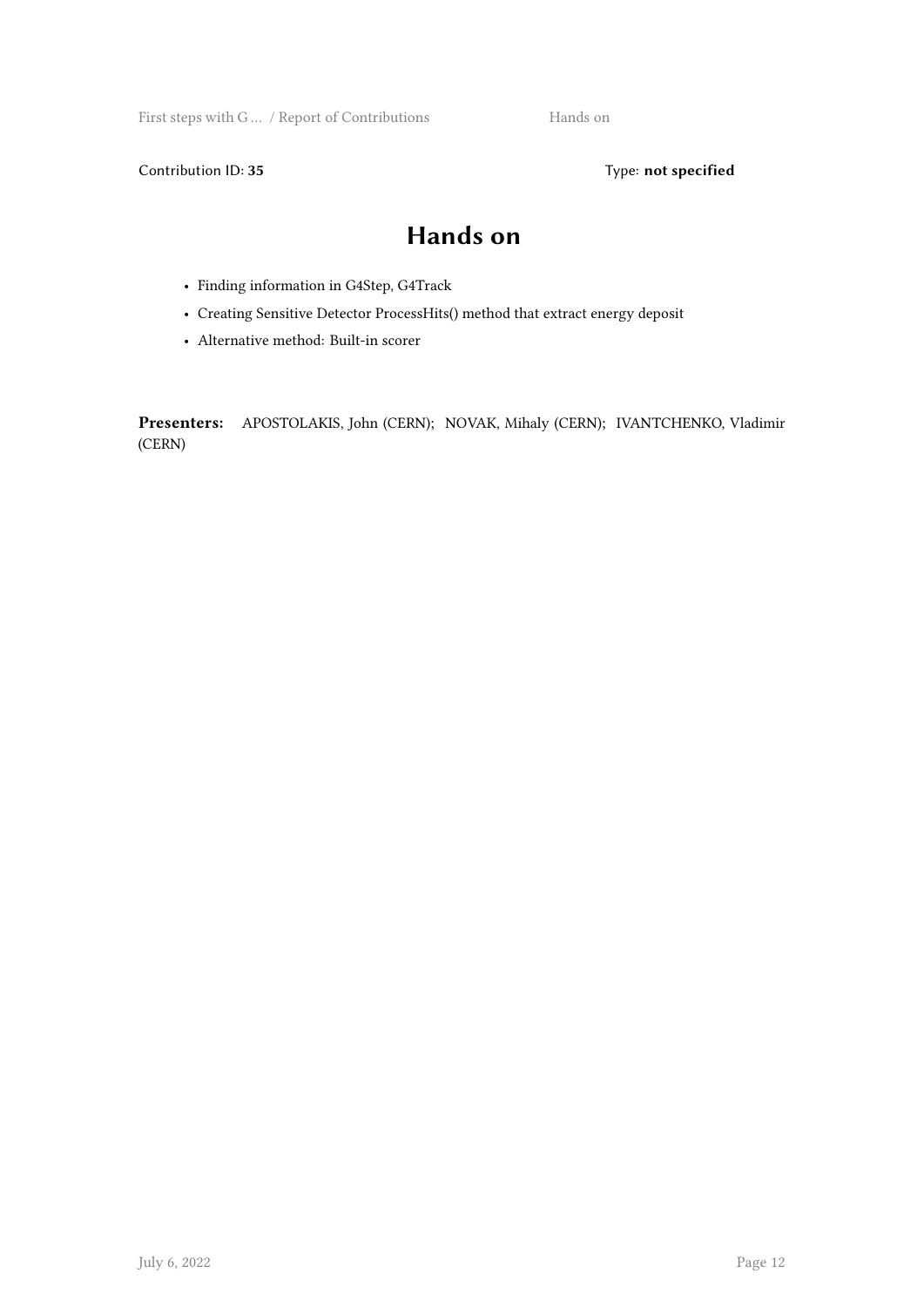First steps with G ... / Report of Contributions Review of homework - questions  $\&$  ...

Contribution ID: 36 Type: **not specified** 

### **Review of homework - questions & answers**

**Presenters:** APOSTOLAKIS, John (CERN); NOVAK, Mihaly (CERN); IVANTCHENKO, Vladimir (CERN)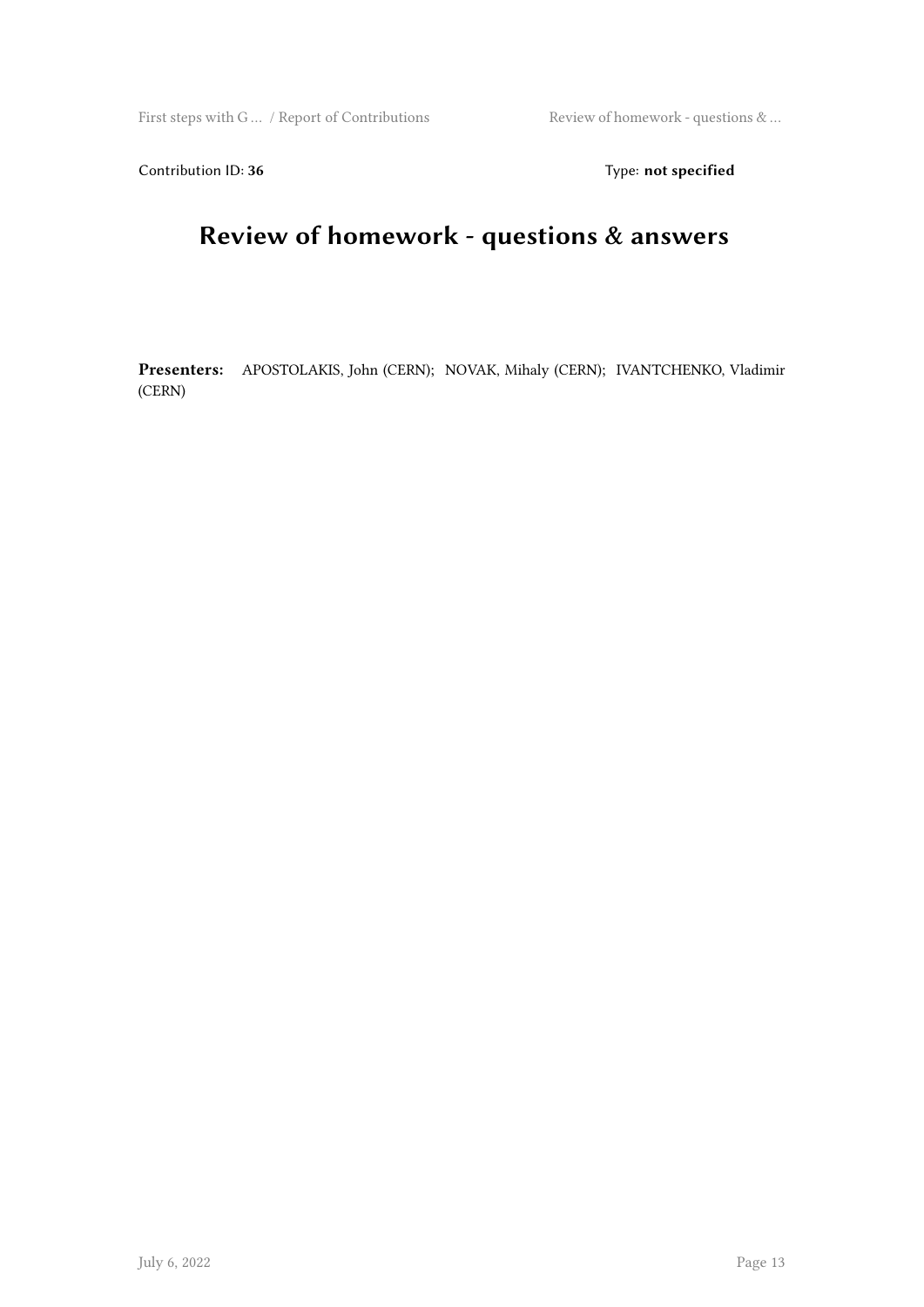First steps with G … / Report of Contributions Extracting information: Part 2 - sc …

Contribution ID: 37 Type: **not specified** 

### **Extracting information: Part 2 - scoring and hits**

Overview of sensitive detectors and built-in scorers.

**Presenter:** APOSTOLAKIS, John (CERN)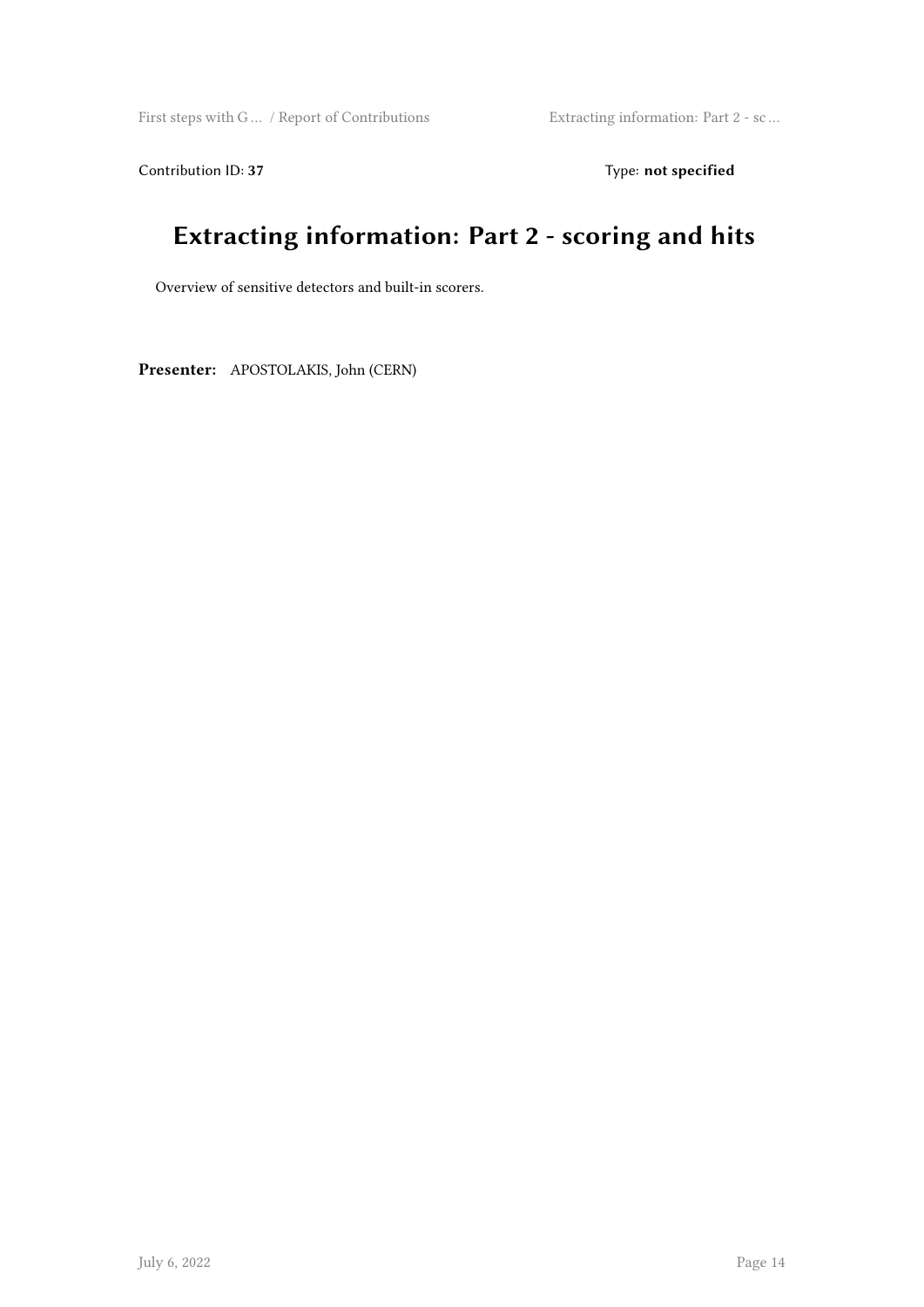First steps with G ... / Report of Contributions Complete the Detector- ...

Contribution ID: 38 Type: **not specified** 

#### **Complete the Detector-Construction implementation**

*Wednesday, May 11, 2022 2:00 PM (2 hours)*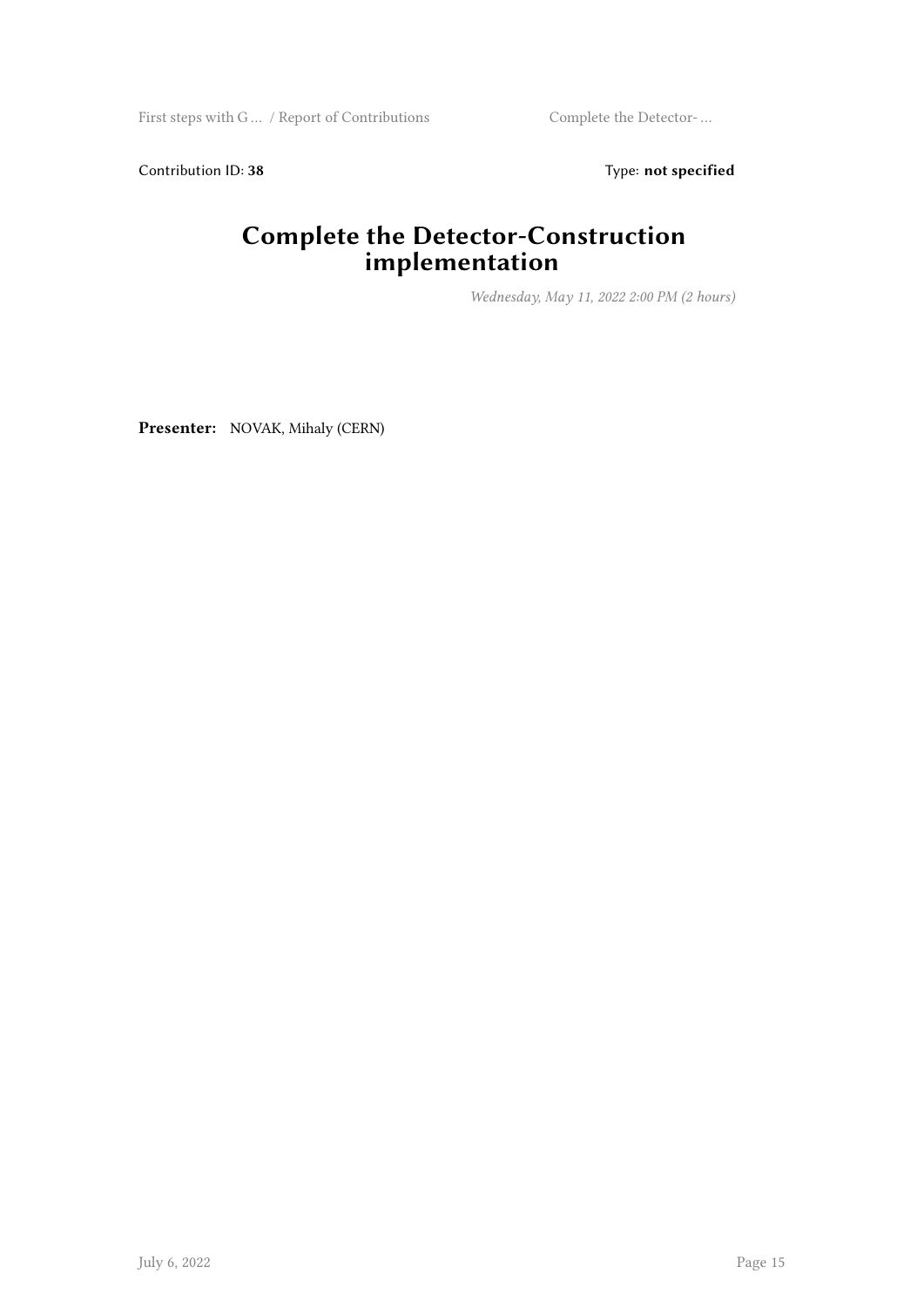First steps with G ... / Report of Contributions Primary particle generation

Contribution ID: 39 Type: **not specified** 

### **Primary particle generation**

*Wednesday, May 11, 2022 4:15 PM (1h 45m)*

- a (very basic) look behind multi-threaded Geant4
- introduction of the G4VUserPrimaryGeneratorAction and usage
- introduction of G4VUserActionInitialization interface
- implementation of the primary generator of our application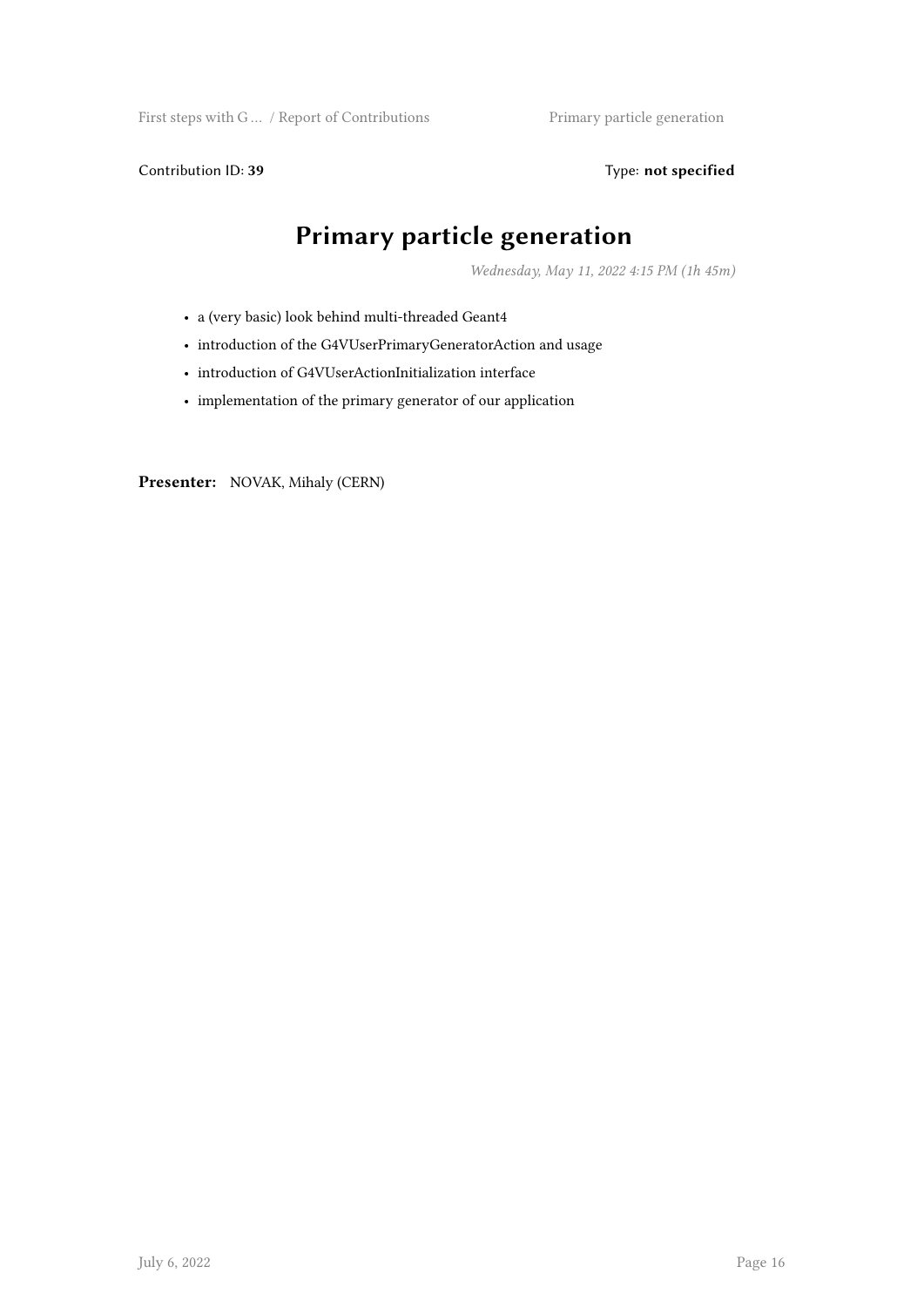First steps with G  $\dots$  / Report of Contributions  $\quad \qquad$  Review of homework - questions  $\& \dots$ 

Contribution ID: 40 **Type:** not specified

### **Review of homework - questions & answers**

**Presenters:** APOSTOLAKIS, John (CERN); NOVAK, Mihaly (CERN)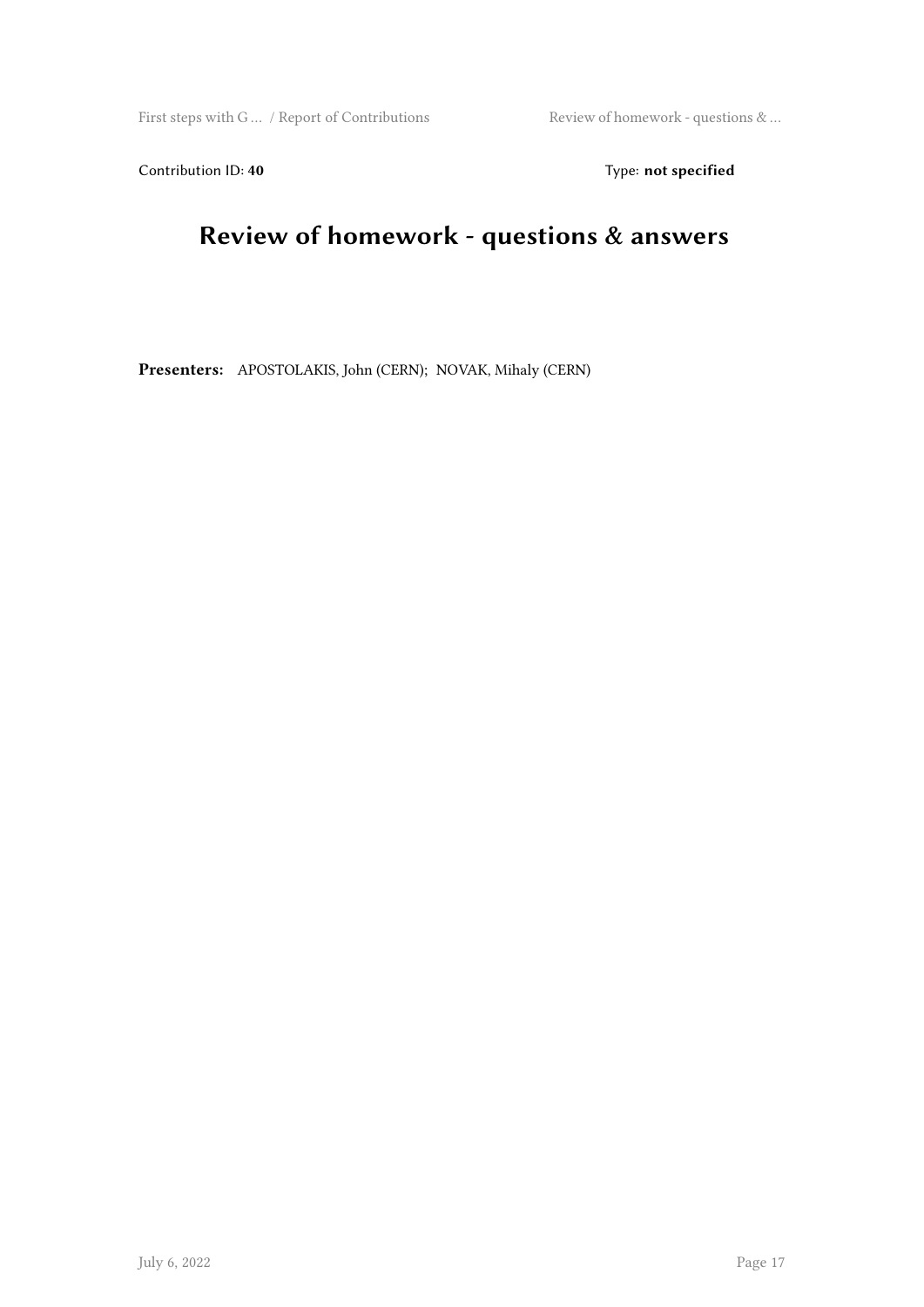First steps with G  $\dots$  / Report of Contributions  $\hfill$  Defining / using magnetic field

Contribution ID: 41 Type: **not specified** 

### **Defining / using magnetic field**

**Presenter:** APOSTOLAKIS, John (CERN)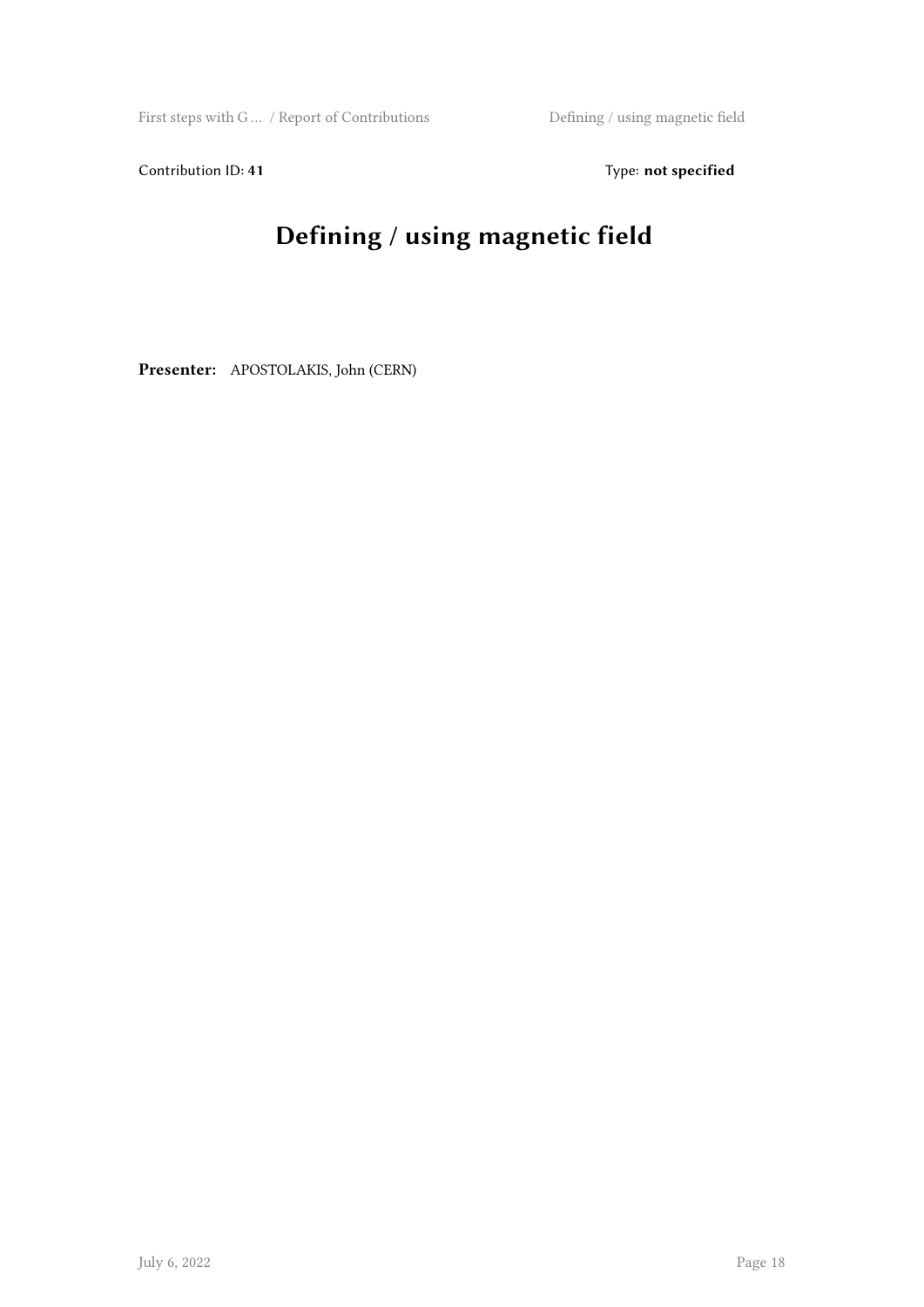Contribution ID: 42 Type: **not specified** 

#### **Introduction to (some of) the further Geant4 user actions**

*Thursday, May 12, 2022 4:15 PM (1h 45m)*

- recapitulation of the related Geant4 concepts (run, event, step)
- introduction of the Stepping-, Event- and Run-Actions and the related Geant4 interfaces (G4UserRunAction, G4UserEventAction, G4UserSteppingAction)
- implement the remaining user actions of our application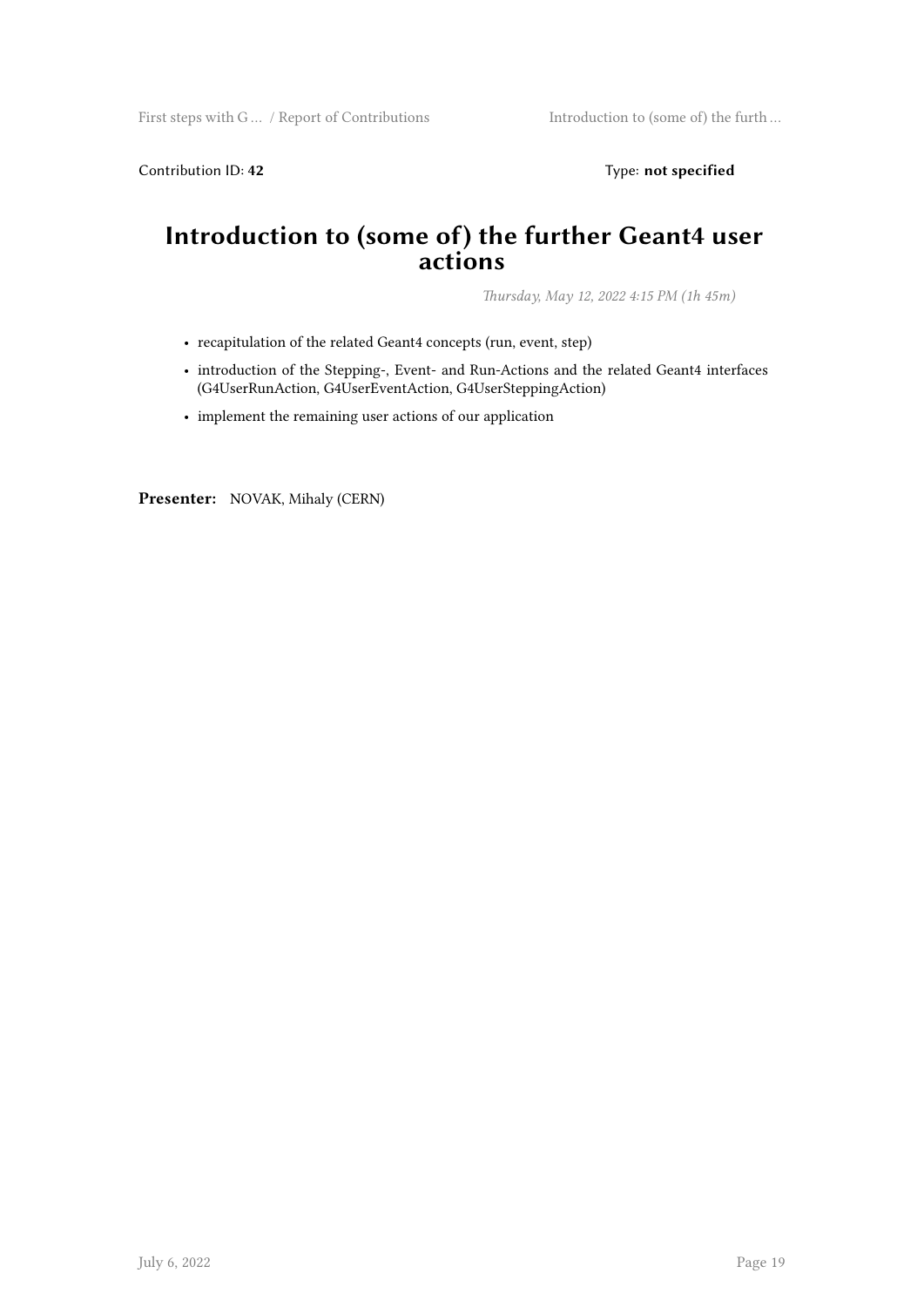First steps with G ... / Report of Contributions Hadronic physics

Contribution ID: 43 Type: **not specified** 

### **Hadronic physics**

**Presenter:** RIBON, Alberto (CERN)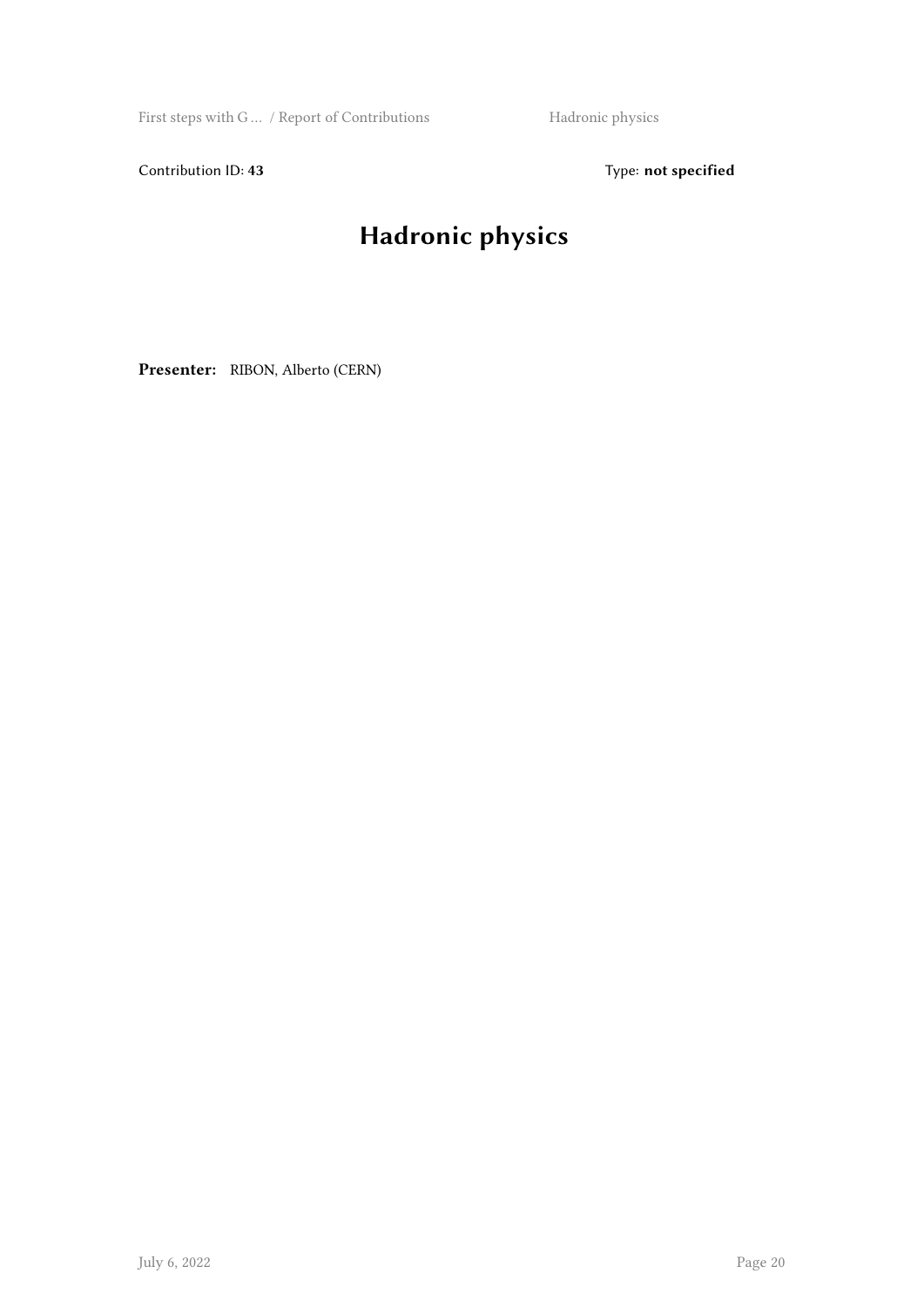First steps with G ... / Report of Contributions Hands on - Magnetic Field

Contribution ID: 44 Type: **not specified** 

### **Hands on - Magnetic Field**

Creating and registering a simple magnetic field.

**Presenter:** APOSTOLAKIS, John (CERN)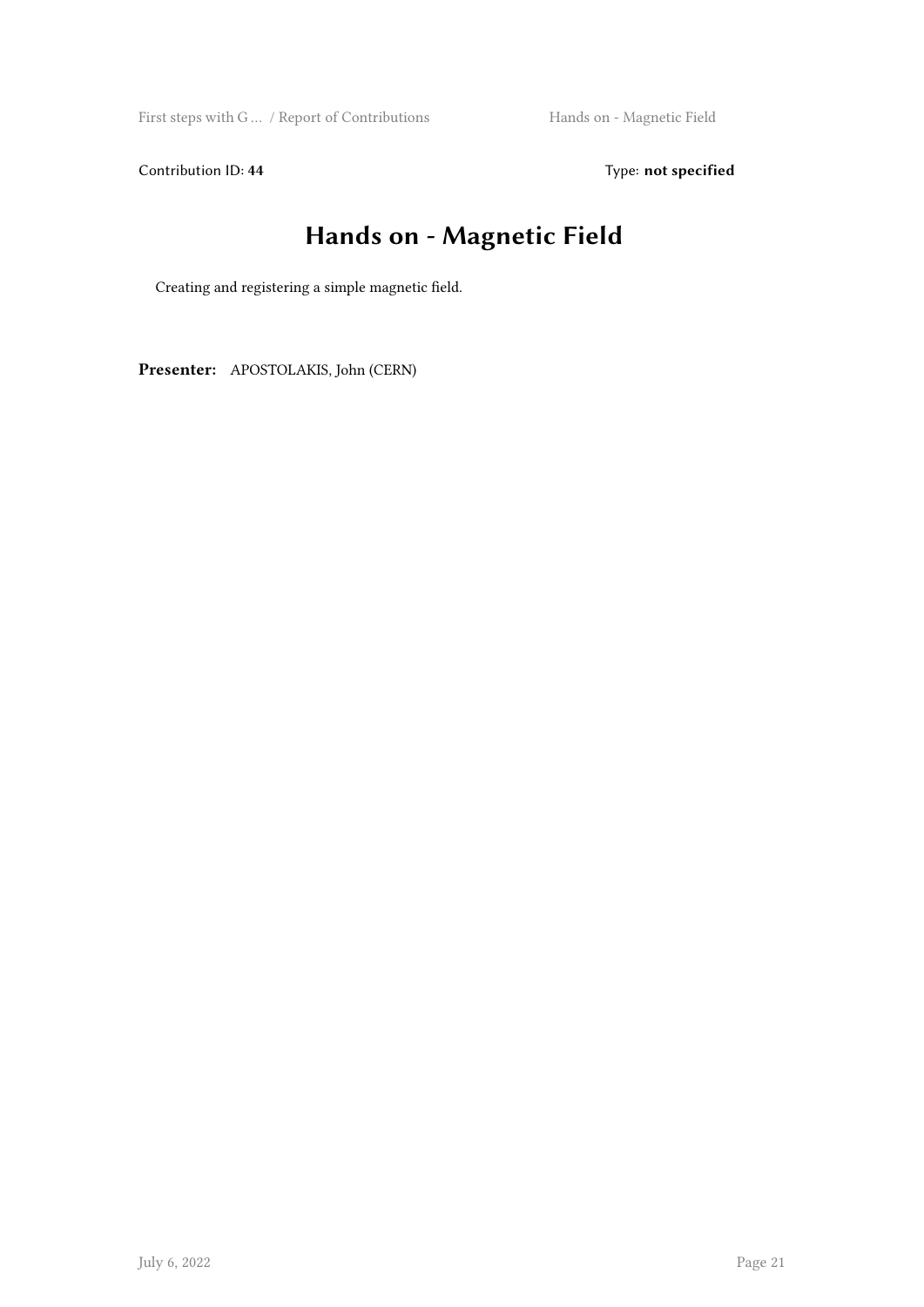Contribution ID: 45 Type: **not specified** 

#### **Add some flexibility to our application through UI commands**

*Friday, May 13, 2022 2:00 PM (2 hours)*

• introduction to Geant4 UI commands

• implement some UI commands to allow e.g. change of the target material, thickness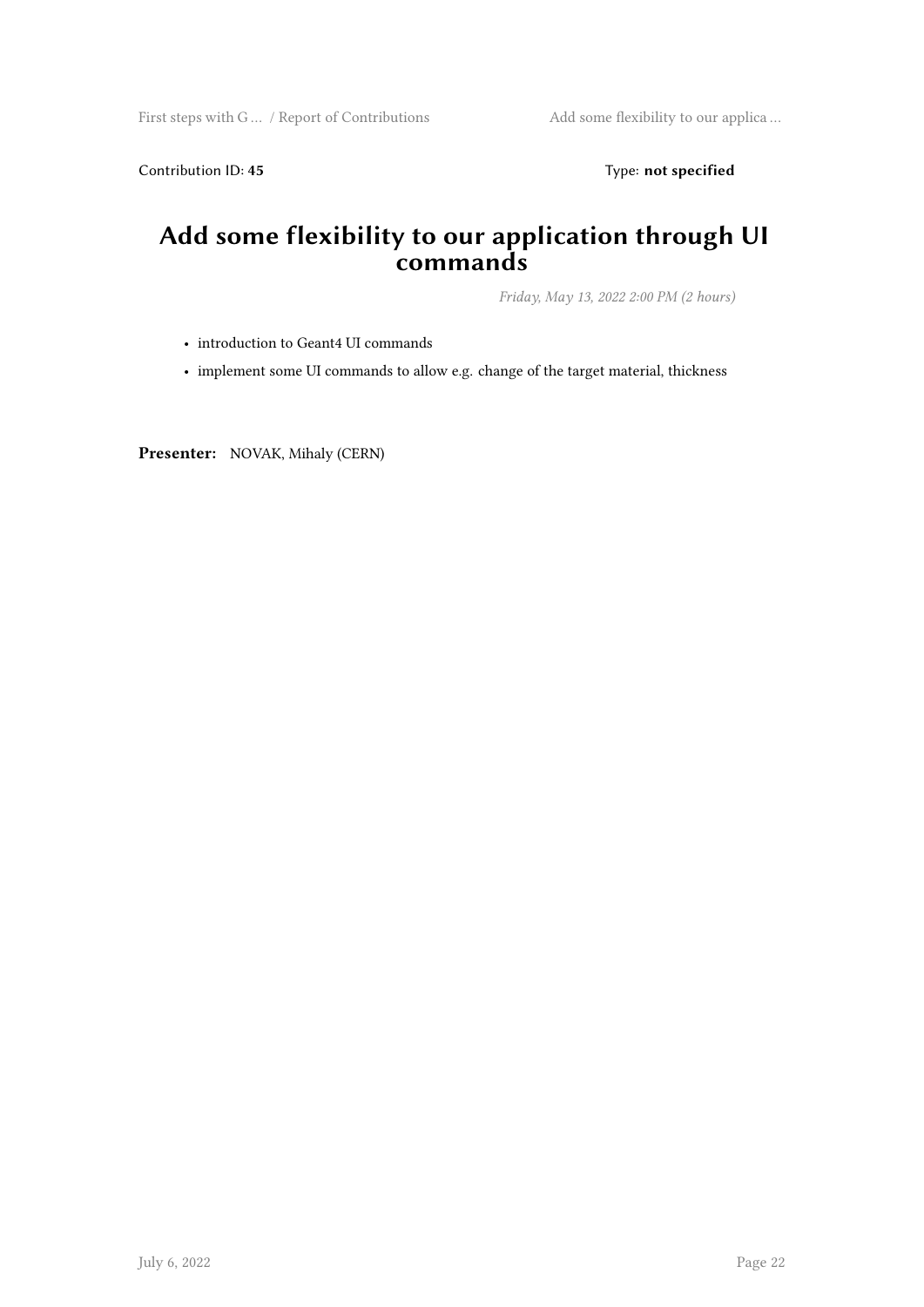First steps with G … / Report of Contributions Complete the primary generator i …

Contribution ID: 46 Type: **not specified** 

### **Complete the primary generator implementation**

*Thursday, May 12, 2022 2:00 PM (2 hours)*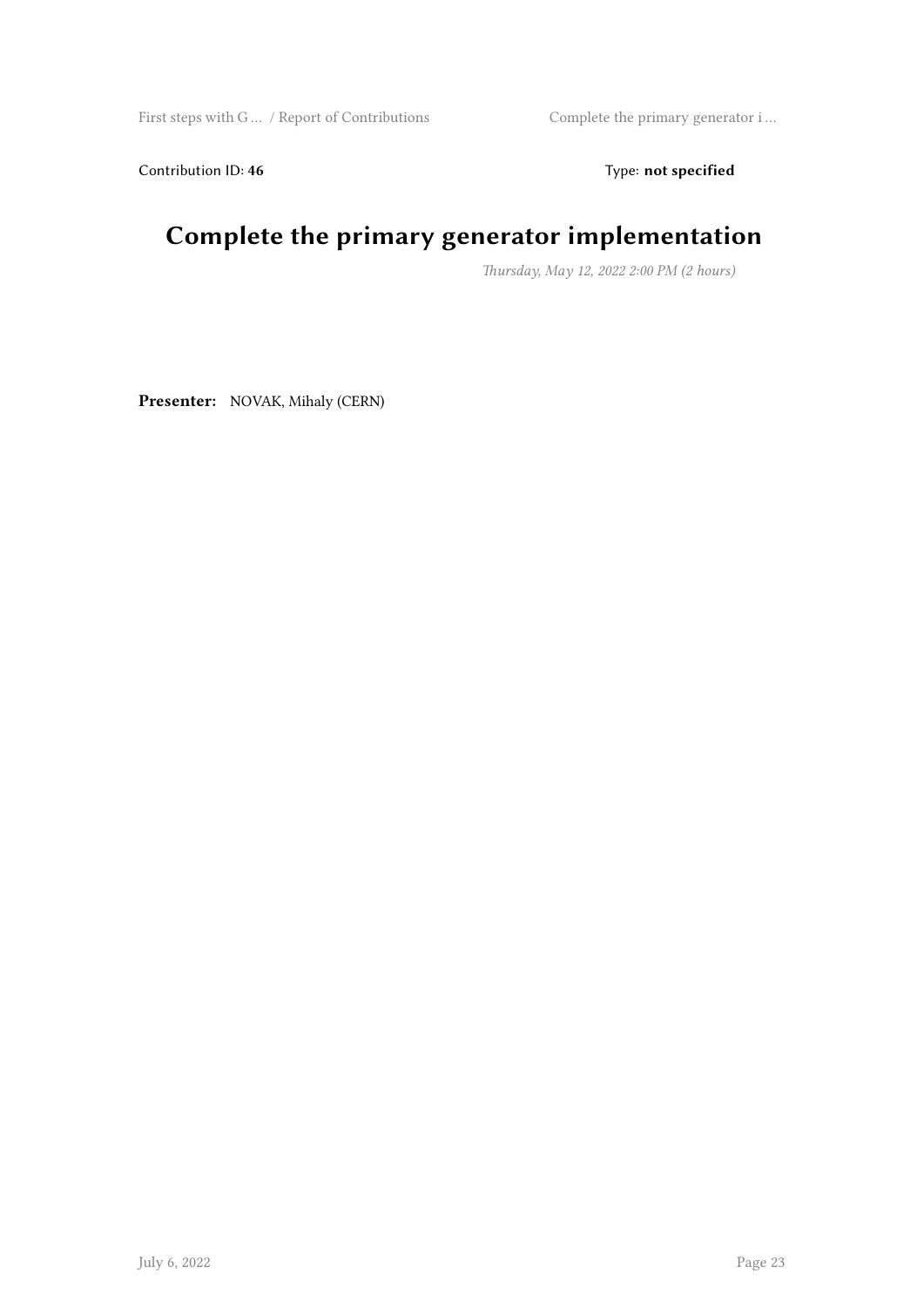First steps with G  $\dots$  / Report of Contributions  $\hfill$  Multi-threading

Contribution ID: 47 Type: **not specified** 

### **Multi-threading**

**Presenter:** APOSTOLAKIS, John (CERN)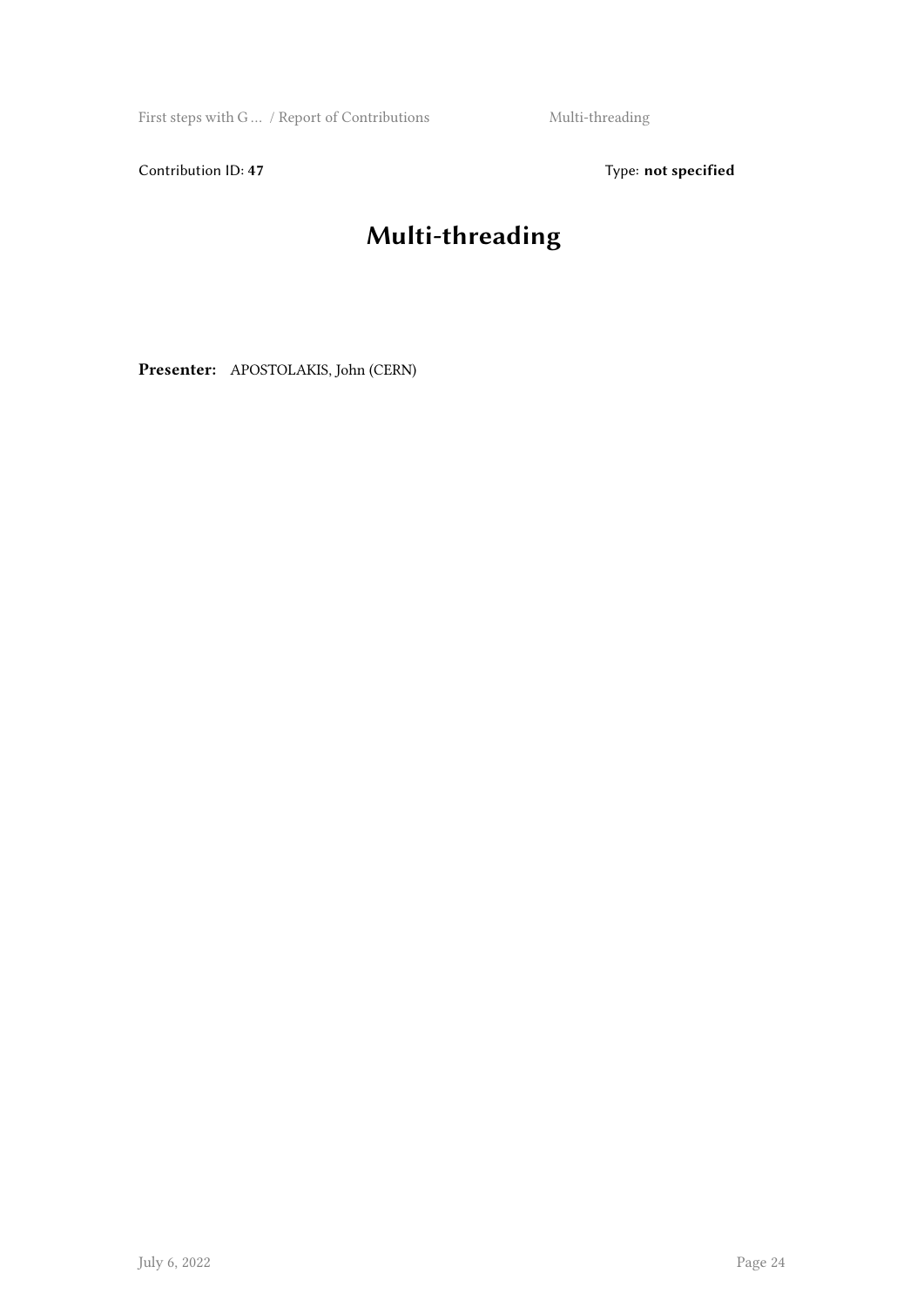First steps with G ... / Report of Contributions Followup topics - questions & ans ...

Contribution ID: 48 Type: **not specified** 

#### **Followup topics - questions & answers**

Extension of existing concepts

**Presenters:** RIBON, Alberto (CERN); COSMO, Gabriele (CERN); APOSTOLAKIS, John (CERN); NO-VAK, Mihaly (CERN); IVANTCHENKO, Vladimir (CERN)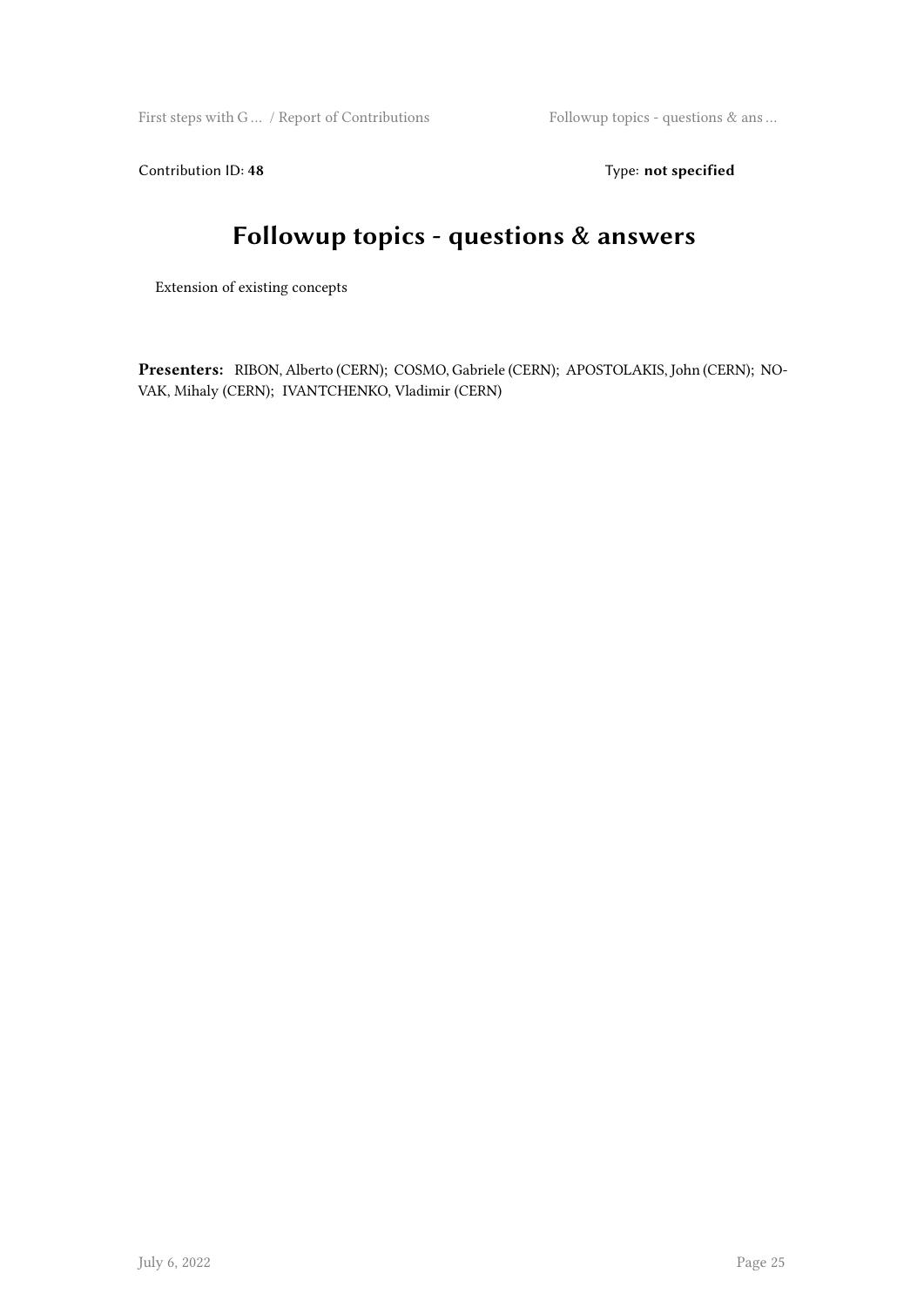First steps with G ... / Report of Contributions Hands on - messengers

Contribution ID: 49 Type: **not specified** 

### **Hands on - messengers**

• Use of messengers

**Presenters:** APOSTOLAKIS, John (CERN); NOVAK, Mihaly (CERN)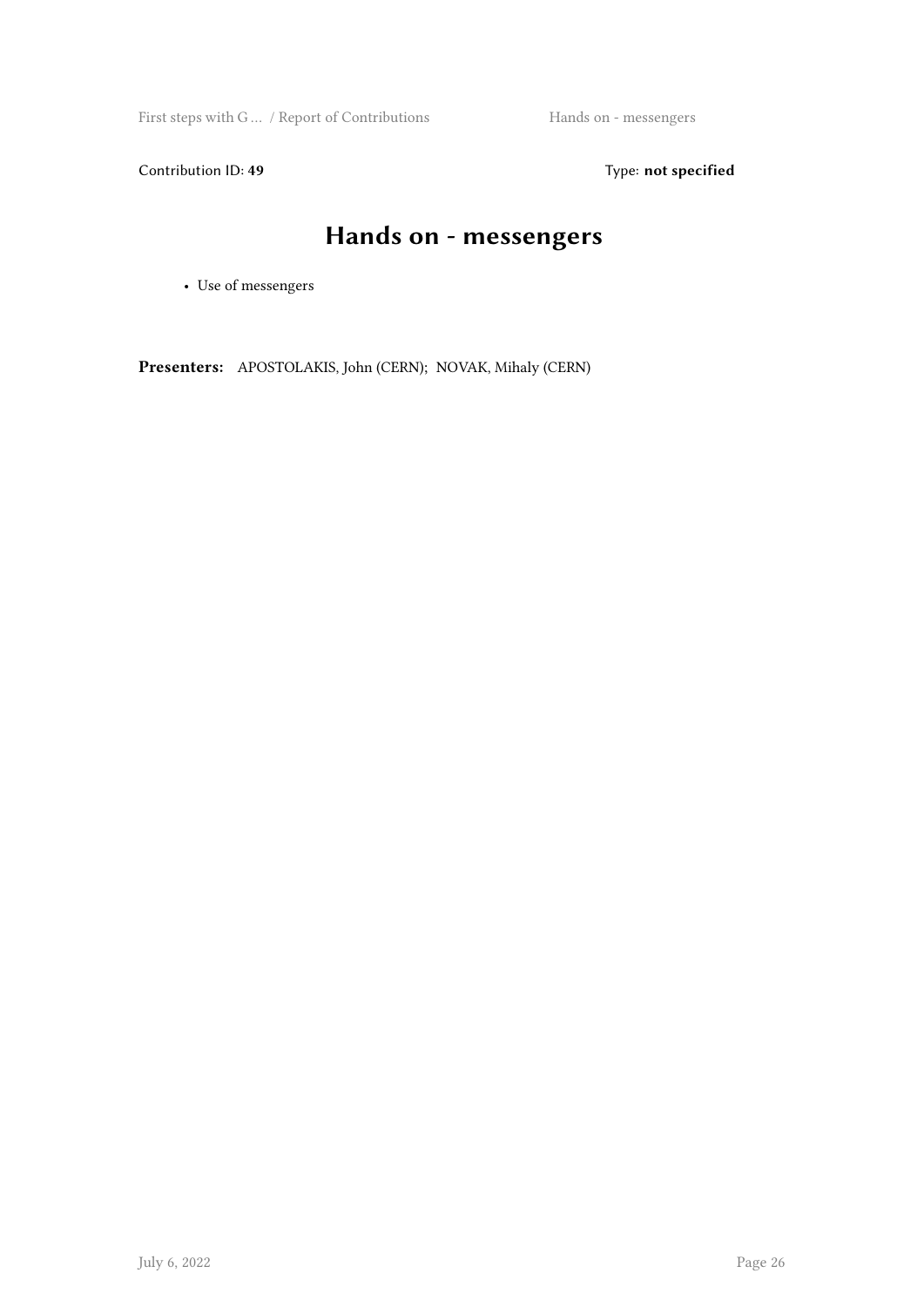First steps with G ... / Report of Contributions Hands on - EM physics

Contribution ID: 50 **Type:** not specified

#### **Hands on - EM physics**

- Simple magnetic field
- EM physics exercises
- Hadronic: choose hadronic physics list + compare profile of pion shower to electron shower

**Presenters:** RIBON, Alberto (CERN); APOSTOLAKIS, John (CERN); IVANTCHENKO, Vladimir (CERN)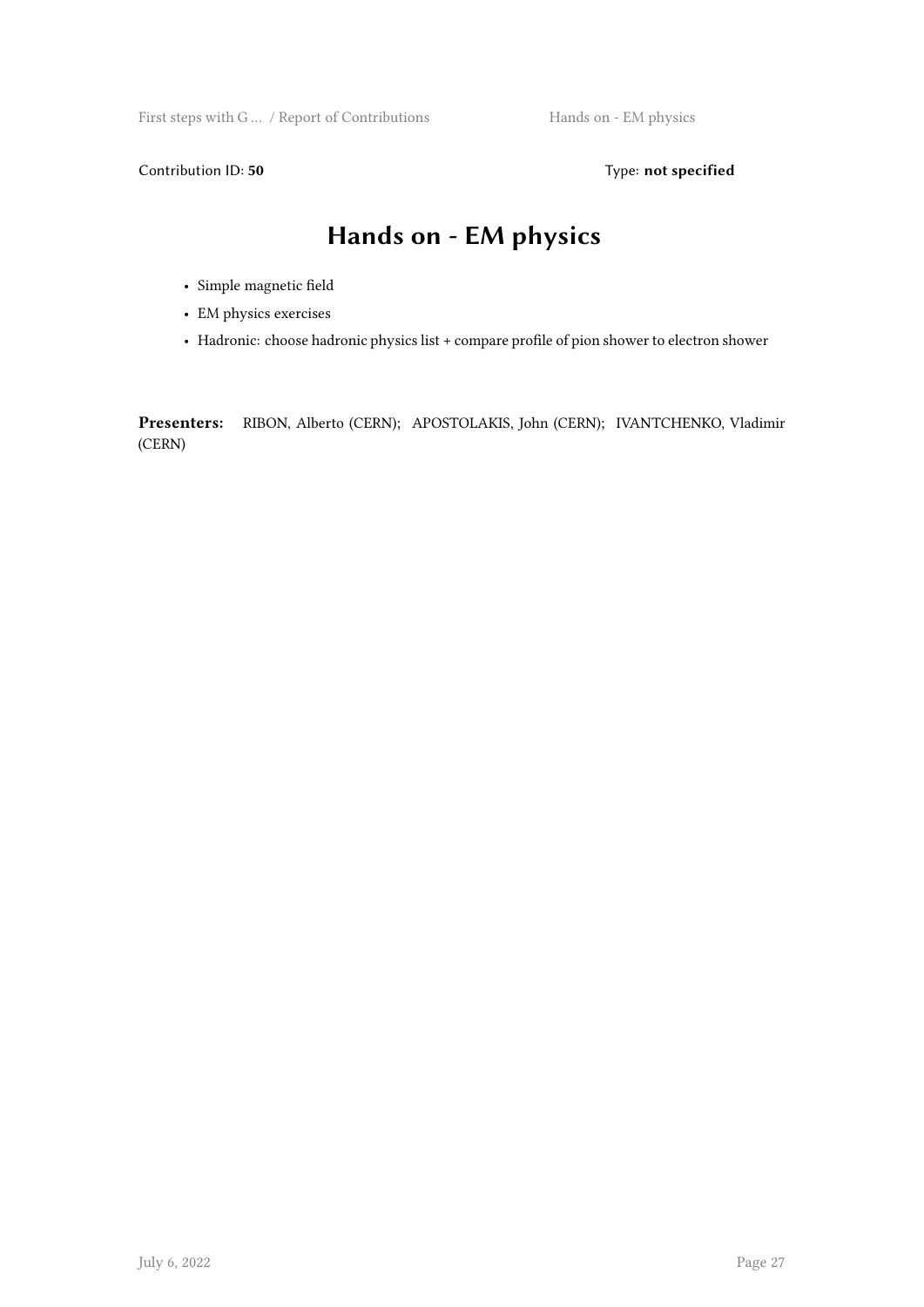First steps with G ... / Report of Contributions Hands on - Hadronics

Contribution ID: 51 Type: **not specified** 

#### **Hands on - Hadronics**

• Hadronic: choose hadronic physics list + compare profile of pion shower to electron shower

**Presenters:** RIBON, Alberto (CERN); APOSTOLAKIS, John (CERN); IVANTCHENKO, Vladimir (CERN)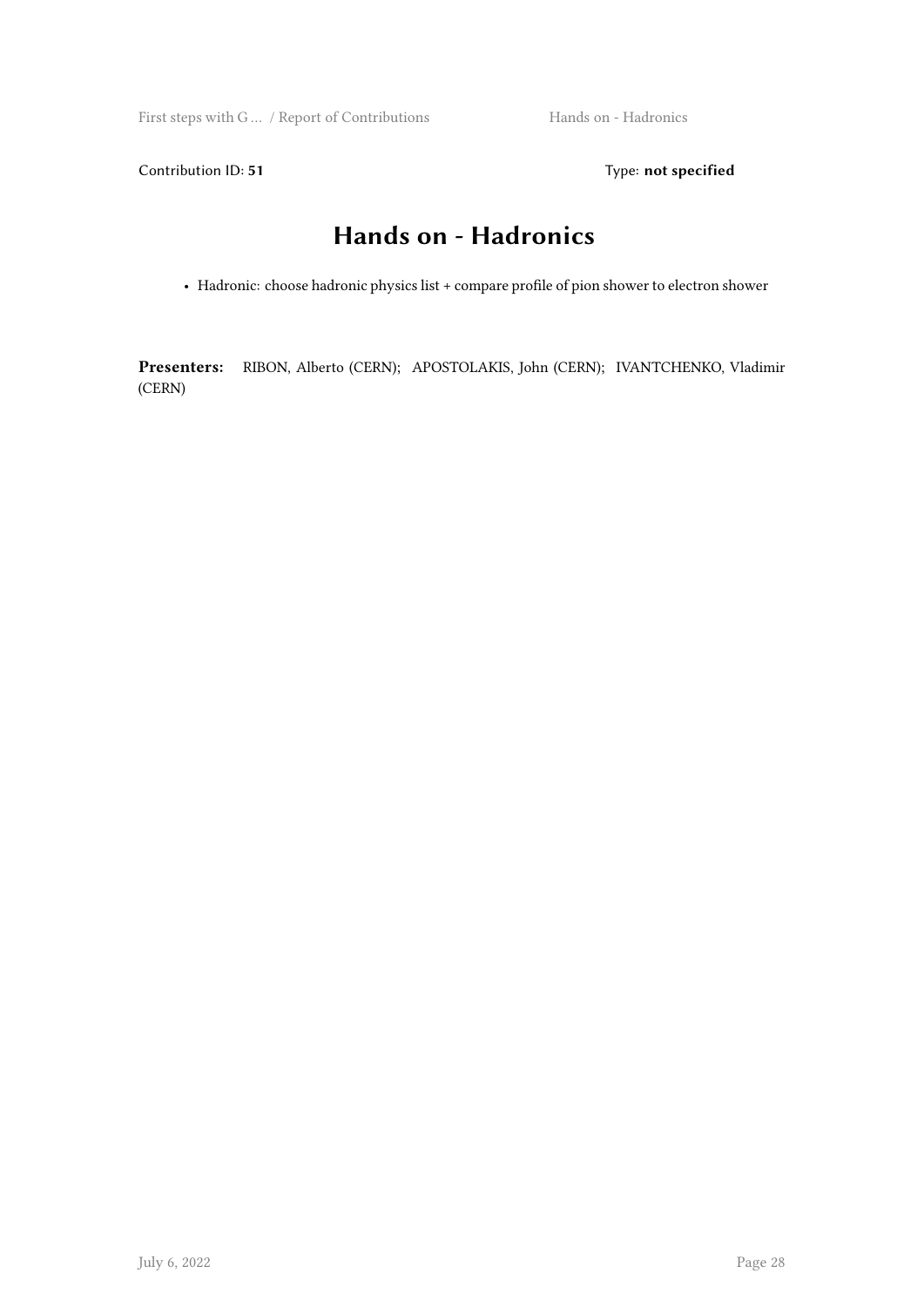First steps with G ... / Report of Contributions Hands on - multithreading

Contribution ID: 52 Type: **not specified** 

### **Hands on - multithreading**

• Running in multi-threading mode

**Presenters:** APOSTOLAKIS, John (CERN); NOVAK, Mihaly (CERN)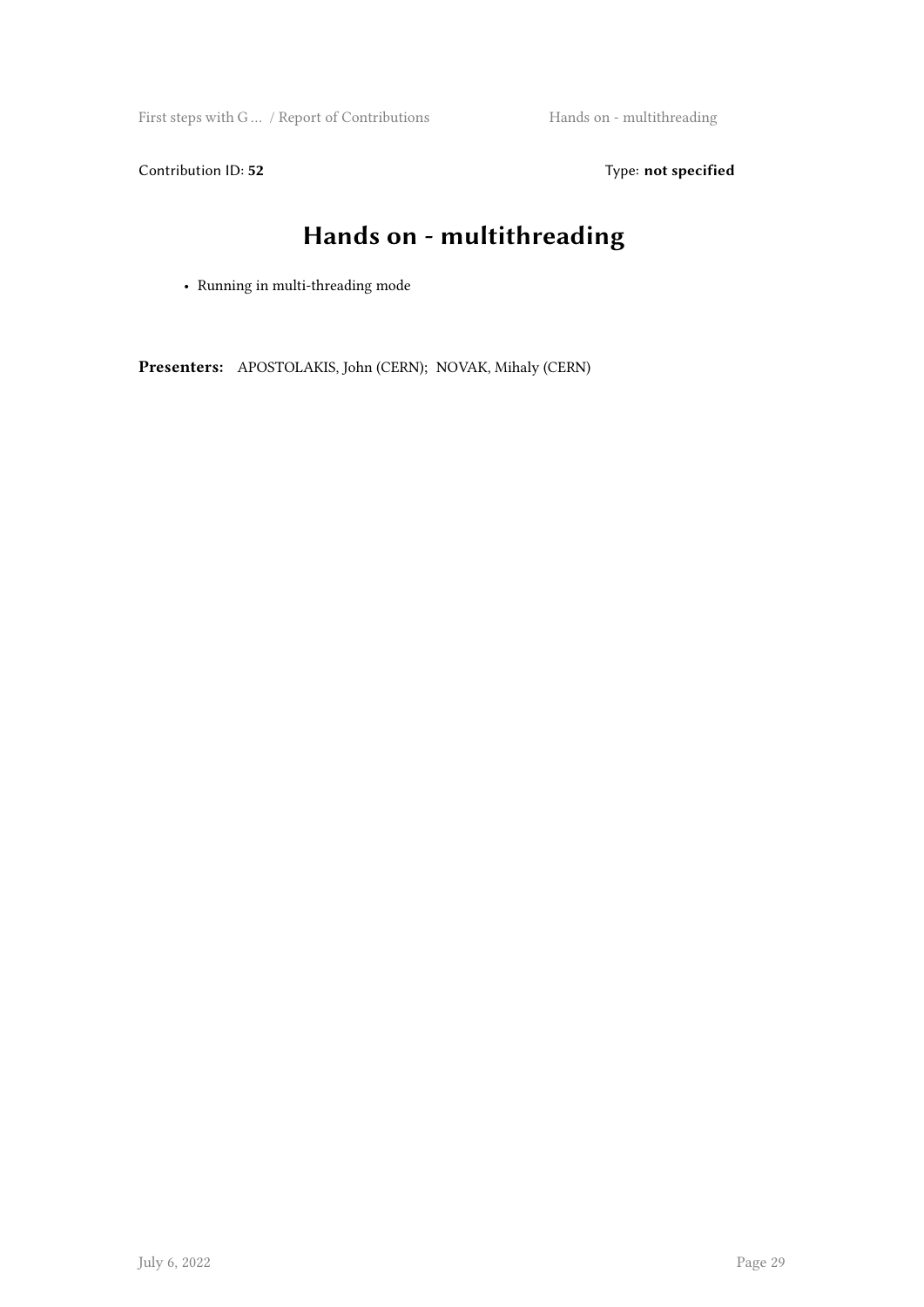First steps with G ... / Report of Contributions Recapitulation

Contribution ID: 53 Type: **not specified** 

#### **Recapitulation**

*Friday, May 13, 2022 4:15 PM (1h 45m)*

- enjoy using the application that we developed together, compare the results with experimental data
- summary of the course and outlook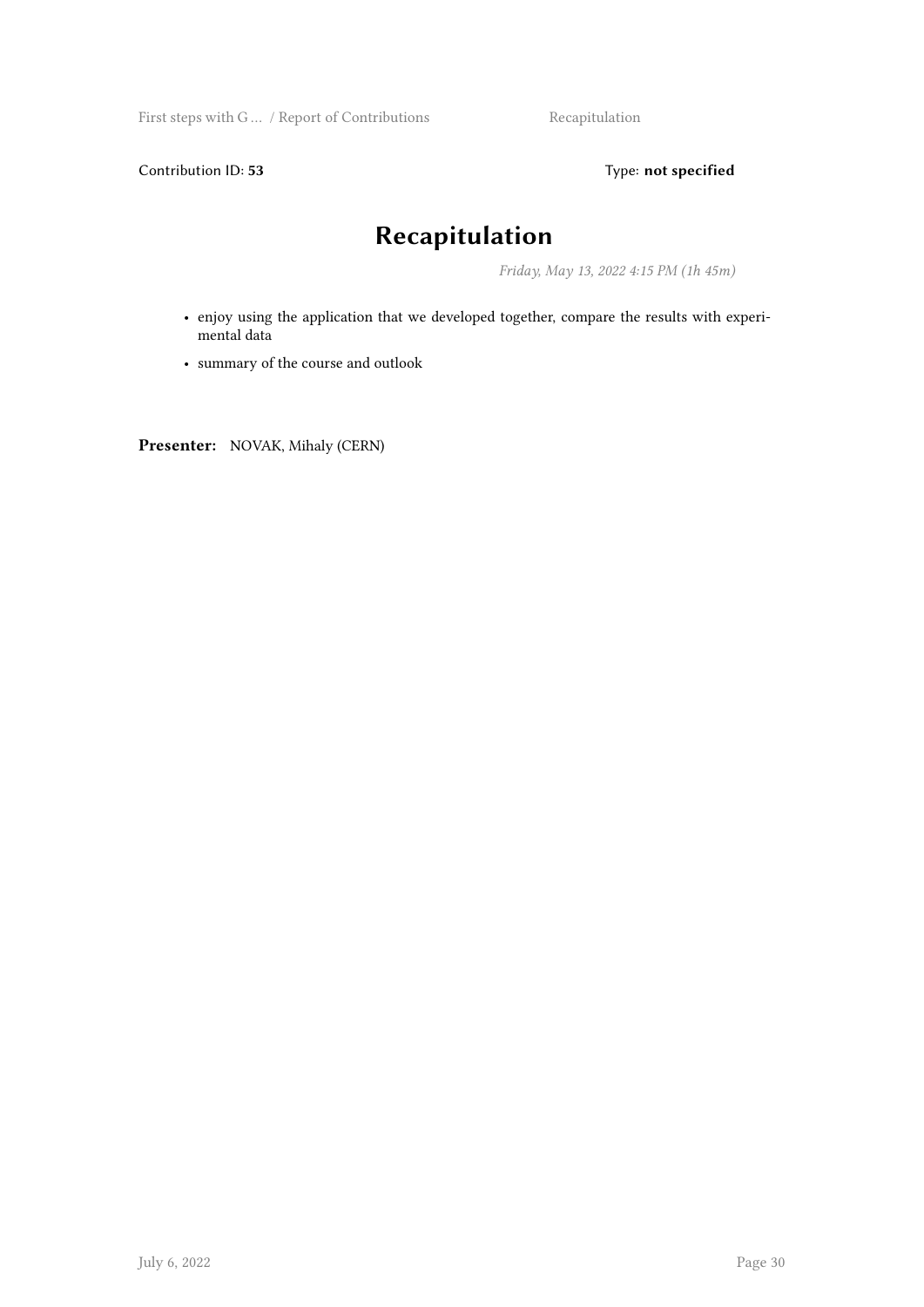First steps with G ... / Report of Contributions Preliminaries

Contribution ID: 54 Type: **not specified** 

#### **Preliminaries**

*Monday, May 9, 2022 4:15 PM (1h 45m)*

- introduction of our work environment (i.e. the virtual machine installation, demystification of Geant4 install and CMake configuration, etc.)
- recapitulation of some object oriented concept of C++ crucial for the course (such as interface and their usage)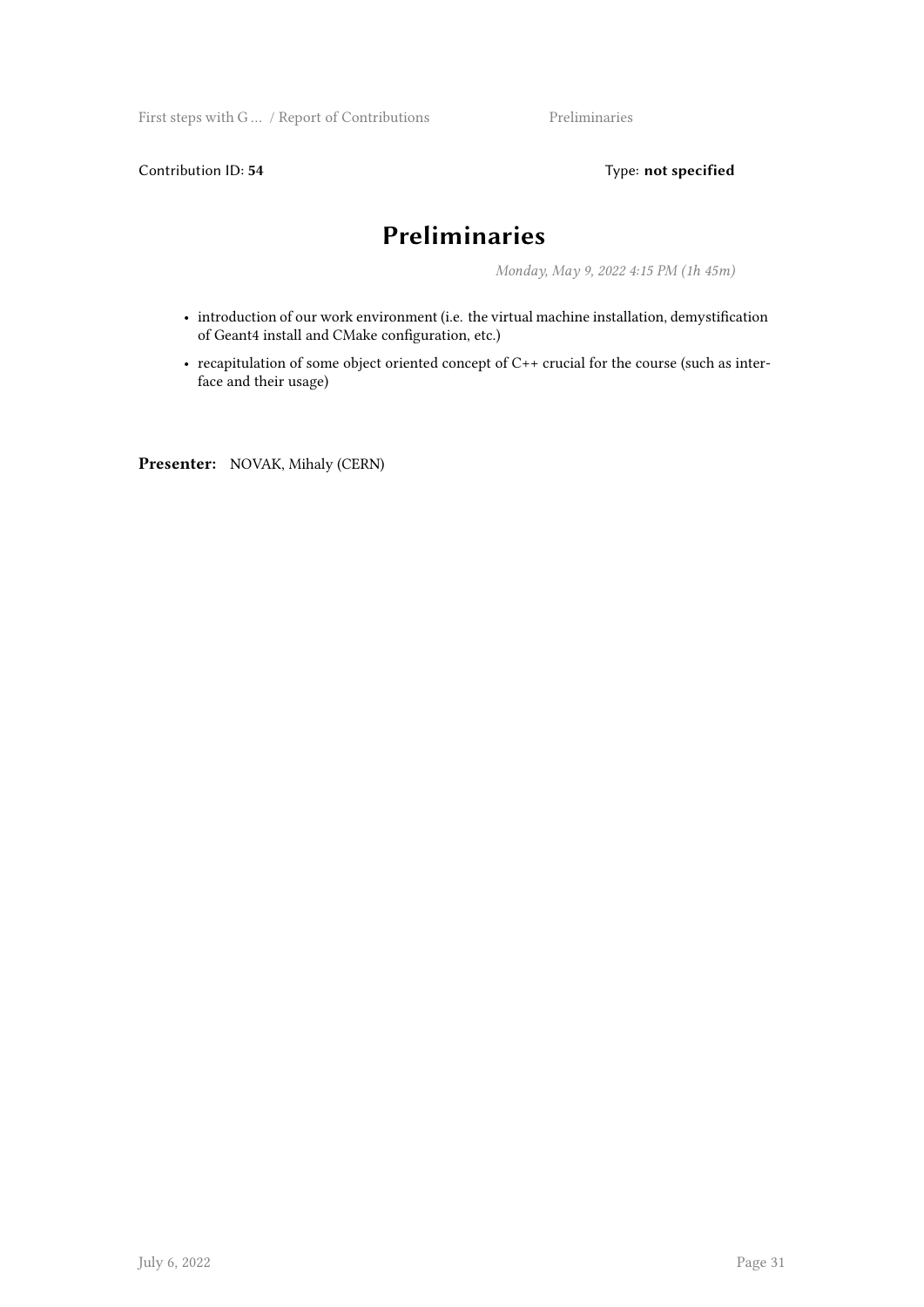First steps with G ... / Report of Contributions Checkin

Contribution ID: 55 Type: **not specified** 

#### **Checkin**

Problems with Geant4 Virtual Machine ?

Issue with alternative Geant4 installation (for those with Mac computers with M1 processor.)

**Session Classification:** Preparation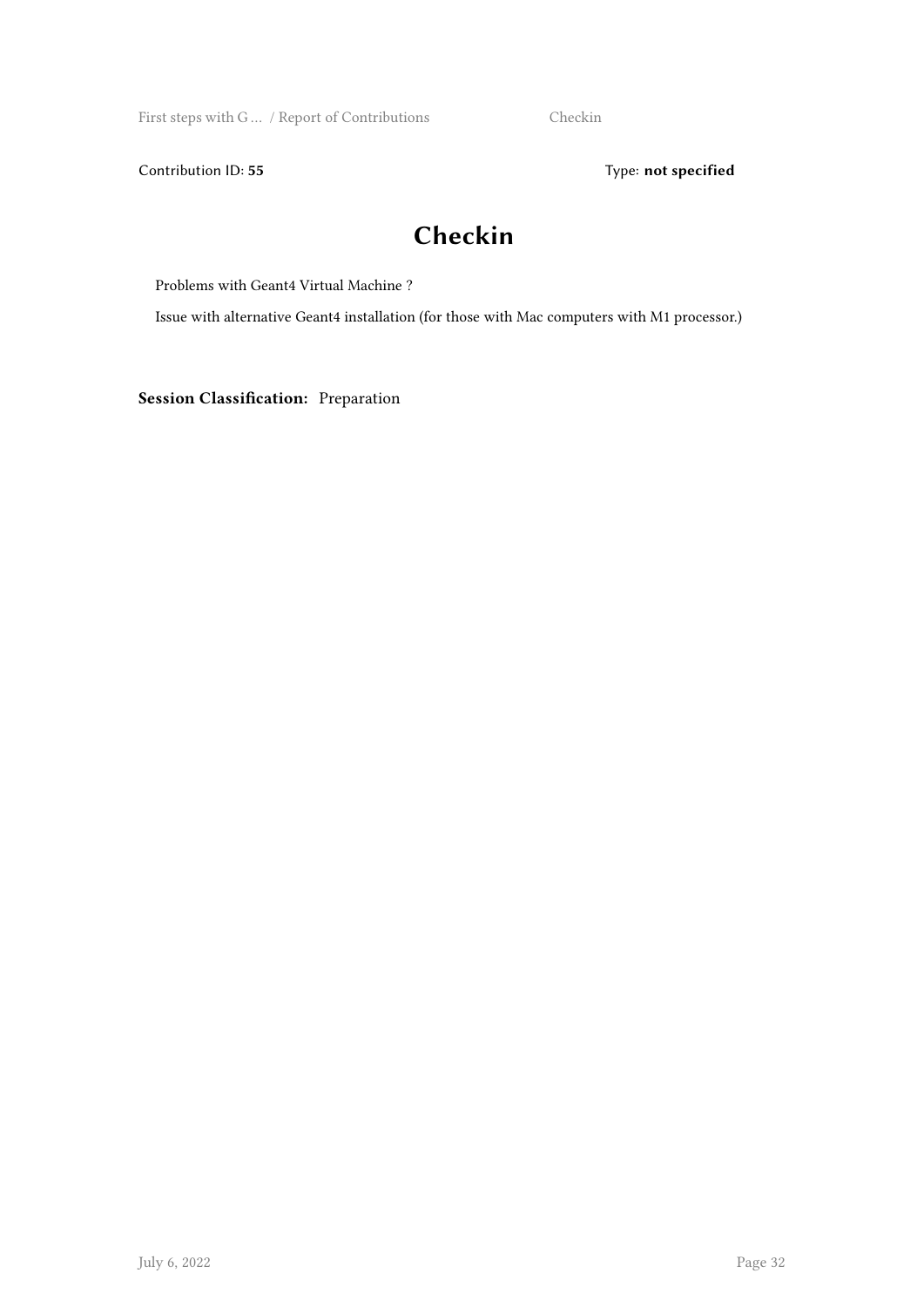First steps with G ... / Report of Contributions Zoom check

Contribution ID: 56 Type: **not specified** 

### **Zoom check**

**Session Classification:** Preparation